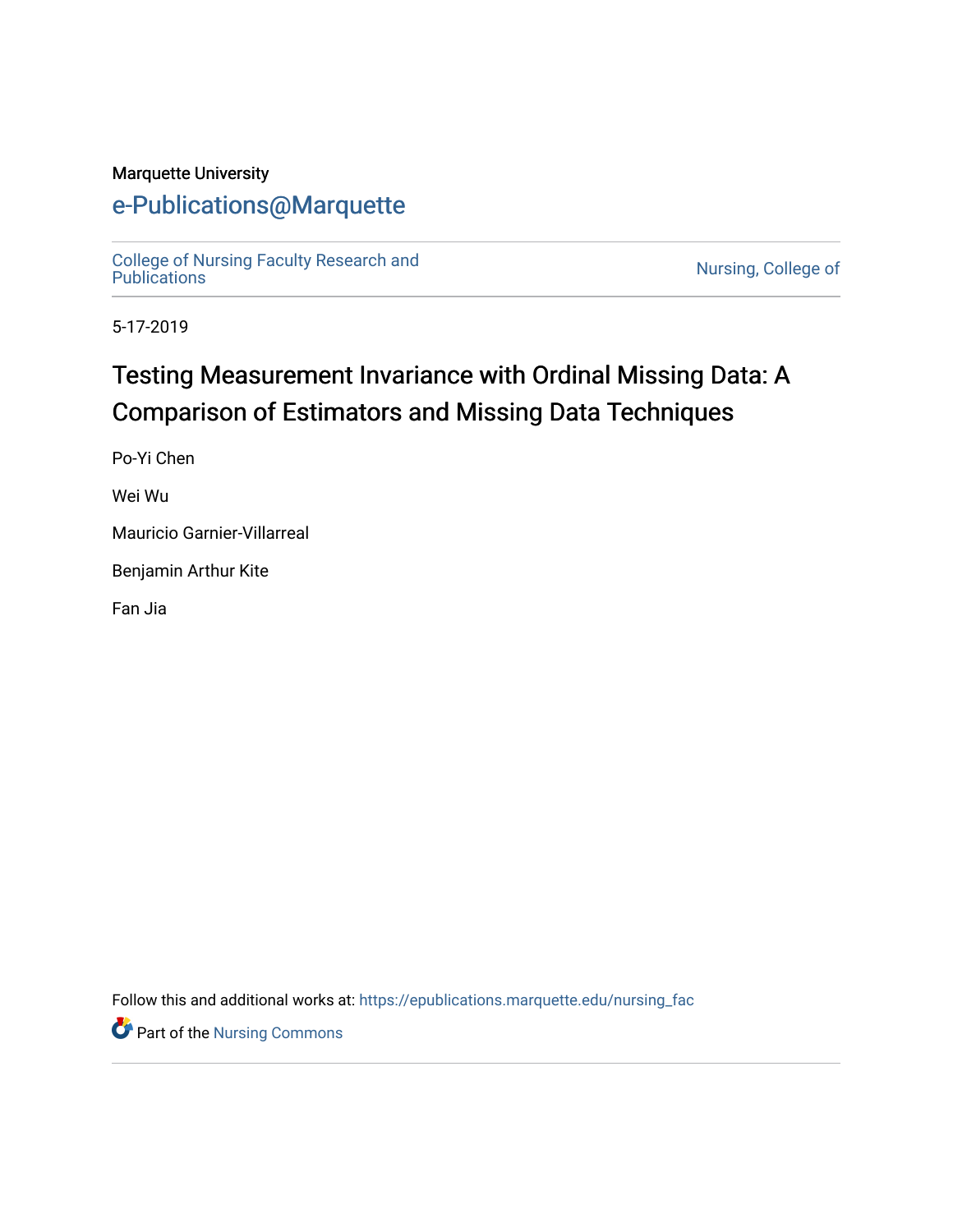### **Marquette University**

# **e-Publications@Marquette**

# *Nursing Faculty Research and Publications/College of Nursing*

*This paper is NOT THE PUBLISHED VERSION;* **but the author's final, peer-reviewed manuscript.** The published version may be accessed by following the link in th citation below.

*Multivariate Behavioral Research* (May 17, 2019). [DOI.](https://doi.org/10.1080/00273171.2019.1608799) This article is © Routledge (Taylor & Francis Group) and permission has been granted for this version to appear in [e-Publications@Marquette.](http://epublications.marquette.edu/) Routledge (Taylor & Francis Group) does not grant permission for this article to be further copied/distributed or hosted elsewhere without the express permission from Routledge (Taylor & Francis Group).

# Testing Measurement Invariance with Ordinal Missing Data: A Comparison of Estimators and Missing Data Techniques

Po-Yi Chen Department of Psychology, University of Kansas; Wei Wu Department of Psychology, Indiana University-Purdue University Indianapolis Mauricio Garnier-Villarreal Marquette University Benjamin Arthur Kite Department of Psychology, University of Kansas Fan Jia **Arbigersity of Kansas** 

### Abstract

Ordinal missing data are common in measurement equivalence/invariance (ME/I) testing studies. However, there is a lack of guidance on the appropriate method to deal with ordinal missing data in ME/I testing. Five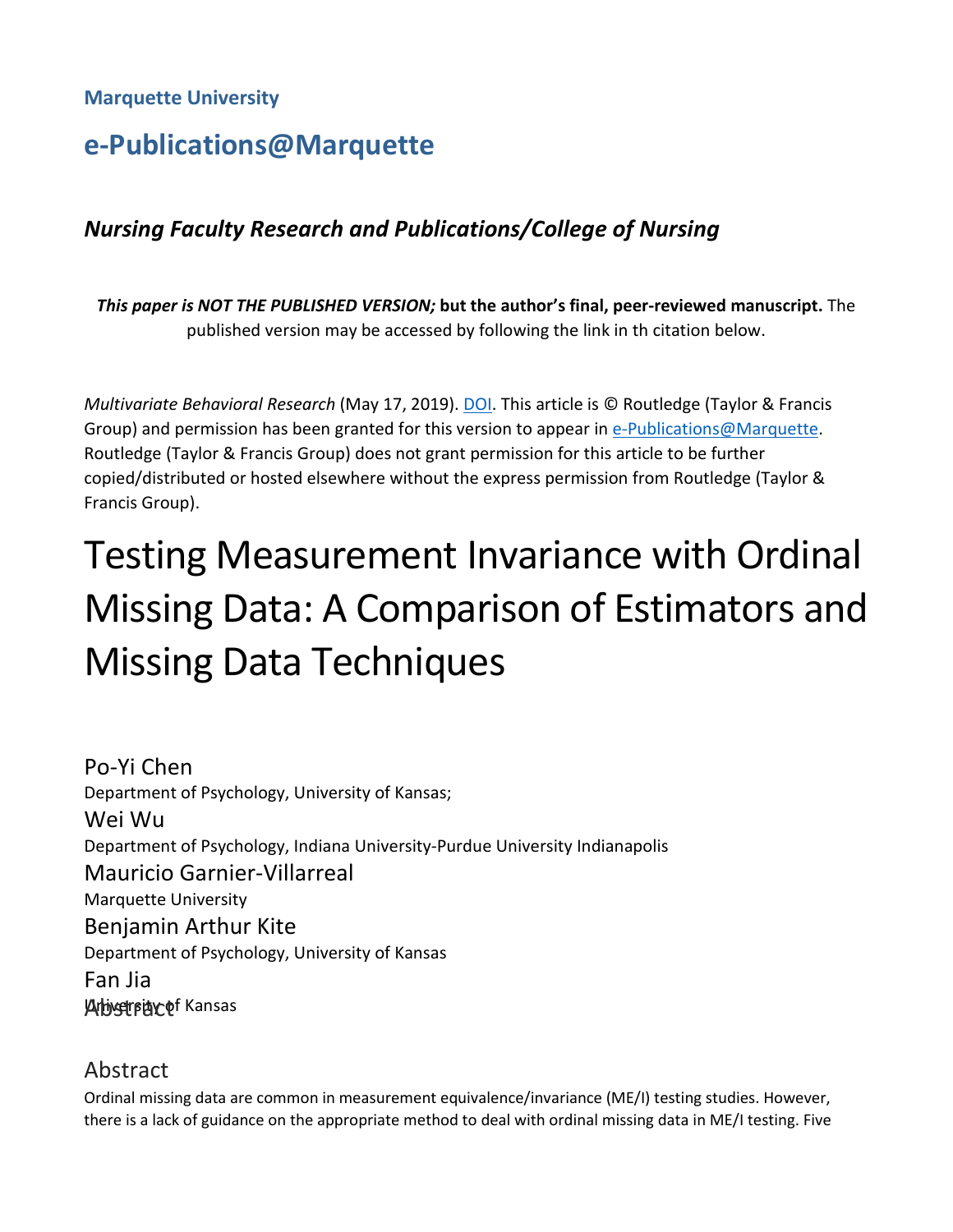methods may be used to deal with ordinal missing data in ME/I testing, including the continuous full information maximum likelihood estimation method (FIML), continuous robust FIML (rFIML), FIML with probit links (pFIML), FIML with logit links (lFIML), and mean and variance adjusted weight least squared estimation method combined with pairwise deletion (WLSMV\_PD). The current study evaluates the relative performance of these methods in producing valid chi-square difference tests ( $\Delta \chi^2$ ) and accurate parameter estimates. The result suggests that all methods except for WLSMV\_PD can reasonably control the type I error rates of  $\Delta \chi^2$  tests and maintain sufficient power to detect noninvariance in most conditions. Only pFIML and lFIML yield accurate factor loading estimates and standard errors across all the conditions. Recommendations are provided to researchers based on the results.

# Keywords

Measurement invariance, missing data, ordinal data analysis

# Introduction

Measurement equivalent/invariance (ME/I) is an important and desirable property for psychological tests or scales (Brown, [2006\)](https://www.tandfonline.com/doi/full/10.1080/00273171.2019.1608799). ME/I concerns whether the relationships among observable indicators and underlying latent constructs are identical across groups (Millsap, [2011\)](https://www.tandfonline.com/doi/full/10.1080/00273171.2019.1608799). ME/I is typically tested through a multistep process using multiple group confirmatory factor analysis (MG-CFA) in the structural equation modeling (SEM) framework. This process involves a series of chi-square difference  $(\Delta \chi^2)$  tests between nested MG-CFA models, through which the level of ME/I can be established (described in detail below).

Given the predominant use of Likert-type scales in the social and behavioral sciences, the indicators are often ordinal in nature. In addition, missing data are also likely to occur. Previous studies have shown that problems with either ordinal or missing data can affect ME/I tests using MG-CFA (e.g., Sass, Schmitt, & Marsh, [2014;](https://www.tandfonline.com/doi/full/10.1080/00273171.2019.1608799) Widaman, Grimm, Early, Robins, & Conger, [2013\)](https://www.tandfonline.com/doi/full/10.1080/00273171.2019.1608799). However, few studies have considered the case where the two problems co-exist.

At least five methods may be used for ME/I testing with the presence of ordinal missing data. We refer to them as continuous full information likelihood method (FIML), robust continuous full information likelihood method (rFIML), full information likelihood method with probit links (pFIML), full information likelihood method with logit links (lFIML), and the mean and variance adjusted weight least squared estimation method (WLSMV) combined with pairwise deletion (WLSMV\_PD). These methods all have their strengths and limitations. Briefly speaking, the four FIML-based methods handle missing data directly, however, they either assume that the ordinal data are continuous (FIML and rFIML) or cannot include auxiliary variables (missing data predictors that are not part of the tested model) into the analyses due to computational burden (pFIML and lFIML).

WLSMV\_PD, conversely, accounts for the ordinal nature of the data and auxiliary variables simultaneously. However, pairwise deletion is not an ideal method to deal with missing data. Note that multiple imputation, a more advanced missing data technique, may be combined with WLSMV to deal with missing ordinal data (Teman, [2012\)](https://www.tandfonline.com/doi/full/10.1080/00273171.2019.1608799). Limited research in the past has shown that multiple imputation combined with WLSMV will produce accurate parameter and standard error estimates (Asparouhov & Muthén, [2010a;](https://www.tandfonline.com/doi/full/10.1080/00273171.2019.1608799) Teman, [2012\)](https://www.tandfonline.com/doi/full/10.1080/00273171.2019.1608799). However, there is so far no good way to pool the  $\Delta \chi^2$  test statistics across the imputed data sets when WLSMV is used (Liu et al., [2017\)](https://www.tandfonline.com/doi/full/10.1080/00273171.2019.1608799). Given that  $\Delta \chi^2$  tests are critical for ME/I testing, this is an indisputable limitation. Thus, we did not include this combination in the current study.

Considering that more than one method may be used to deal with ordinal missing data in ME/I testing and none of them seem to be ideal in theory, the question natually arises as to which method should be preferred. A guidance for this issue would be helpful for empirical researchers. Thus, the purpose of the study is to evaluate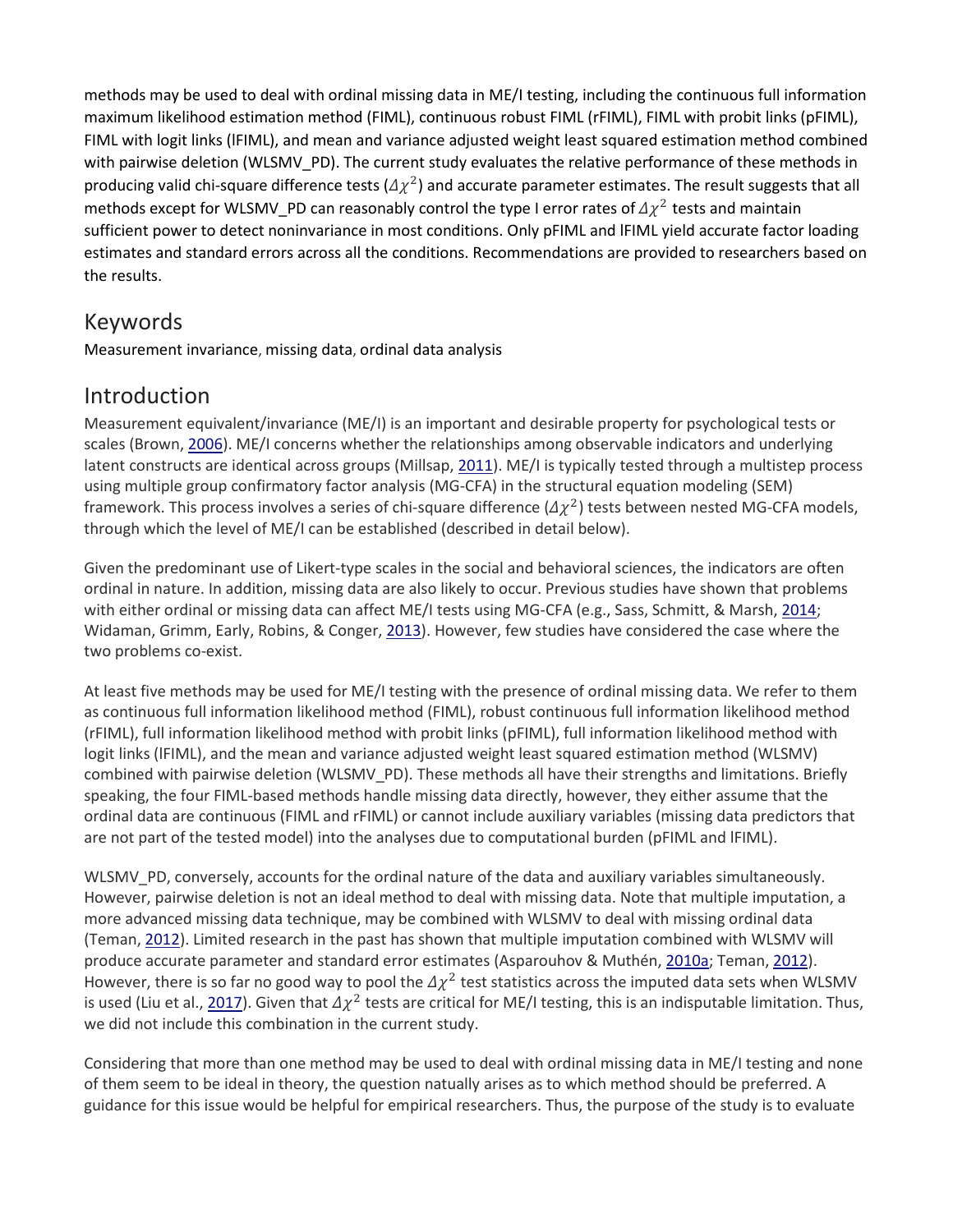the relative performances of these five methods on producing accuracy  $\Delta \chi^2$  tests for ME/I testing, accurate parameter estimates, and standard errors using a simulation study.

The rest of the article is organized as follows. The typical process of ME/I testing using MG-CFA was reviewed first, followed by a description of the five methods to deal with missing ordinal data in ME/I testing. The design and results of the simulation study are then presented. An empirical example is also provided to illustrate the five methods. Based on the simulation results, practical recommendations to researchers are provided. The article is concluded by a discussion of limitations of the current study and directions for future research.

# A typical ME/I testing process

There are four commonly tested invariance models: configural, metric, scalar, and strict invariance models, representing four levels of measurement invariance from least restricted to most restricted, respectively. In the configural invariance model, the factorial patterns (i.e., the patterns of free and fixed factor loadings) are assumed to be equal across groups. The metric invariance model is a configural model plus equivalent factor loadings across groups. The scalar invariance model goes beyond the metric model by further assuming equivalent thresholds across groups, and the strict invariance model is the scalar model plus equivalent residual variances across groups.

A typical ME/I testing process involves comparing the above four models in sequence to determine which level of measurement invariance is achieved (Kline, [2015\)](https://www.tandfonline.com/doi/full/10.1080/00273171.2019.1608799). A configural invariance model is tested first in terms of its model fit. With a sufficient model fit of the configural invariance model, the metric invariance model is tested against the configural model using a  $\Delta \chi^2$  test. If the  $\Delta \chi^2$  test is not significant, indicating that adding equality constraints on factor loadings will not cause a significant decrease in model fit, then, the metric invariance model is retained. Researchers can further test the scalar invariance model against the metric invariance model using a  $\Delta \chi^2$  test, and so forth.

Note that when indicators are ordinal, past research suggested skipping the metric invariance model and directly comparing the configural model to the scalar invariance model. The rationale is that the probability of an individual endorsing a certain category in an item is jointly determined by the factor loadings and thresholds, which makes it reasonable to test the two sets of parameters simultaneously (Sass et al., [2014\)](https://www.tandfonline.com/doi/full/10.1080/00273171.2019.1608799). We, thus, followed the suggestion in our study.

# Methods to deal with ordinal missing data in ME/I tests

The past research on ME/I testing in SEM has been focused on complete and continuous data (e.g., Meredith, 1993). Only until recently, attention has been paid to issues raised by missing data (e.g., Widaman et al., [2013\)](https://www.tandfonline.com/doi/full/10.1080/00273171.2019.1608799). As aforementioned, five methods may be used for ME/I testing with the presence of missing data. These methods are described in detail below.

## Continuous full information maximum likelihood

Full information maximum likelihood method is one of most effective methods for handling missing data in SEM for ignorable missingness (Enders, [2010\)](https://www.tandfonline.com/doi/full/10.1080/00273171.2019.1608799). It accounts for missing data by allowing case-wise log likelihood functions tailored according to the missing data pattern for each case and can use all the available information in the data simultaneously. Although, likelihood functions can be written based on different distributional assumptions; the typical one is built based on the multivariate normal assumption in SEM. We refer to this method as FIML in the current study. Despite that FIML assumes multivariate normality, it is still used in practice for ordinal indicators if it is reasonable to treat the ordinal data as continuous (e.g., Fokkema, Smits, Kelderman, & Cuijpers, [2013\)](https://www.tandfonline.com/doi/full/10.1080/00273171.2019.1608799). The log likelihood function of FIML for case *i* is as

$$
l_i(\boldsymbol{\theta}) = K_i - \frac{1}{2} \log |\boldsymbol{\Sigma}(\boldsymbol{\theta})_i| - \frac{1}{2} (x_i - \boldsymbol{\mu}_i)' \boldsymbol{\Sigma}(\boldsymbol{\theta})_i^{-1} (x_i - \boldsymbol{\mu}_i). (1)
$$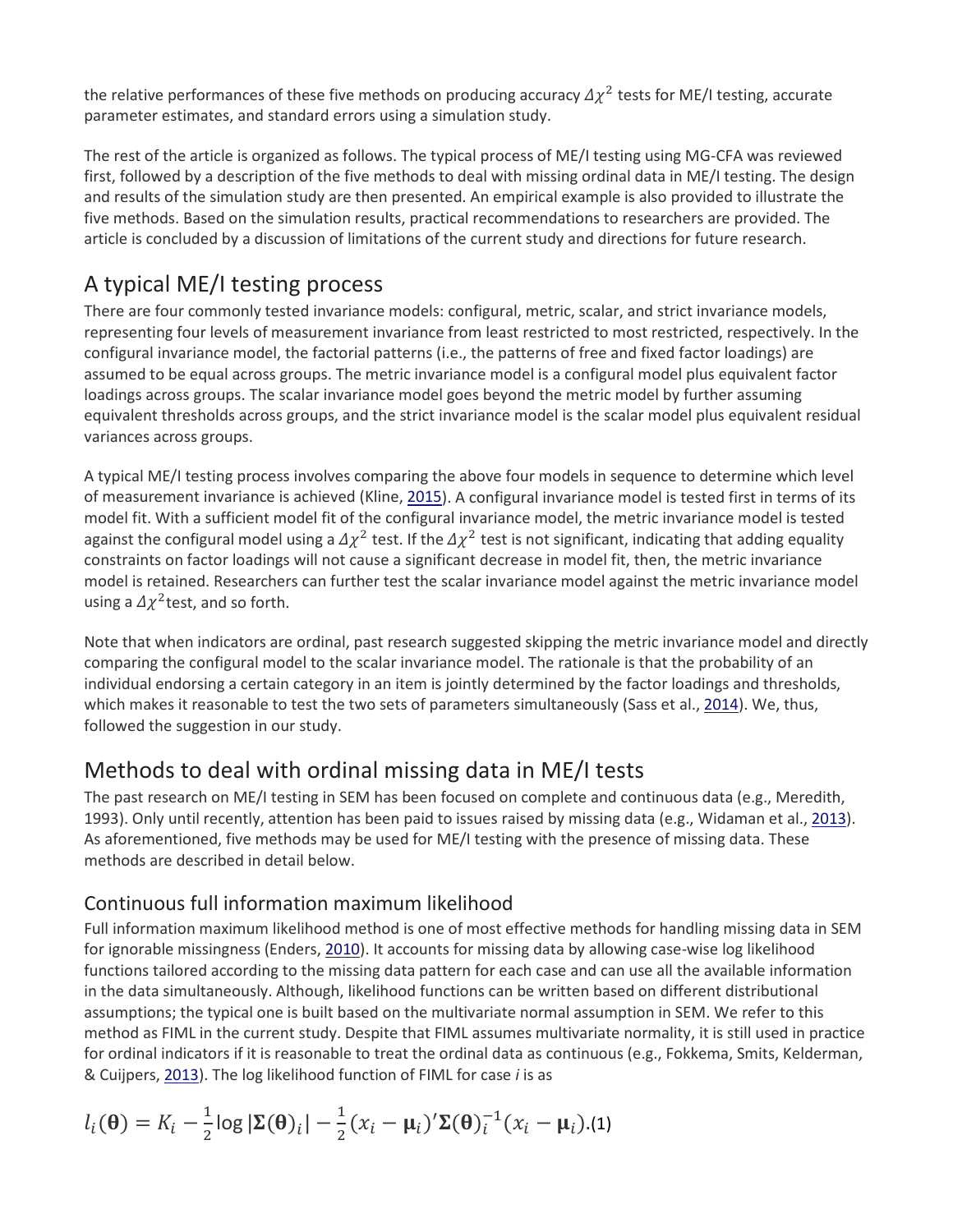$K_i$  is a constant.  $x_i$  represents the observed data for case *i*.  $\Sigma_i$  and  $\mu_i$  represent the model implied covariance matrix and mean vector for case *i*, respectively. The log likelihood for the whole sample is simply a sum of the individual log likelihoods (Arbuckle, [1996,](https://www.tandfonline.com/doi/full/10.1080/00273171.2019.1608799) p. 248; Yuan & Bentler, [2000,](https://www.tandfonline.com/doi/full/10.1080/00273171.2019.1608799) pp.167–168). The FIML estimates of model parameters can be then obtained by maximizing  $l(\theta)$ ,, which can be represented as

$$
l(\mathbf{\Theta}) = \sum_{i=1}^{N} l_i(\mathbf{\Theta}).
$$
 (2)

The test statistic of FIML is then calculated as

$$
T_{\text{FIML}} = -2(l(\widehat{\boldsymbol{\theta}}) - l(\widehat{\boldsymbol{\beta}})), \text{(3)}
$$

where  $l(\hat{\theta})$  is the maximized log likelihood and  $l(\hat{\beta})$  is the corresponding maximized log likelihood under a saturated model (Yuan & Bentler, [2000\)](https://www.tandfonline.com/doi/full/10.1080/00273171.2019.1608799). Based on  $T_{\text{FIML}}$ , the  $\Delta \chi^2$  between two nested models is simply the difference in  $T_{\text{FIML}}$  between the two models. Say model A is nested within model B, the  $\Delta \chi^2$  between the two models is calculated as

$$
\Delta \chi^2 = T_{\text{FIML}(A)} - T_{\text{FIML}(B)} = -2(l(\widehat{\boldsymbol{\theta}}_A) - l(\widehat{\boldsymbol{\theta}}_B)).(4)
$$

Researchers can include auxiliary variables into the FIML analysis with Graham's saturated model method by correlating all the residual terms of indicators with the auxiliary variables. Including auxiliary variables can help reduce the bias due to missing data (Graham, [2003\)](https://www.tandfonline.com/doi/full/10.1080/00273171.2019.1608799).

#### Continuous robust full information maximum likelihood

One limitation of FIML is that it assumes multivariate normality. With nonnormally distributed data, this assumption is violated, which could lead to biased standard error estimates and test statistics (e.g., Teman, [2012\)](https://www.tandfonline.com/doi/full/10.1080/00273171.2019.1608799). Corrections on the standard error estimates and test statistics from FIML have, thus, been developed (Yuan & Bentler, [2000\)](https://www.tandfonline.com/doi/full/10.1080/00273171.2019.1608799). Specifically, an adjusting factor (*c*) is multiplied to the  $T_{FIML}$  in [Equation \(3\)](https://www.tandfonline.com/doi/full/10.1080/00273171.2019.1608799#M0003) to mitigate the influence of continuous nonnormality as

$$
T_{\text{rfIML}} = c \times T_{\text{FIML}}.(5)
$$

For the standard errors, sandwich-type standard errors are calculated using the second derivative of the likelihood function. Detailed information on these corrections can be found in Yuan and Bentler [\(2000\)](https://www.tandfonline.com/doi/full/10.1080/00273171.2019.1608799).

With rFIML,  $\Delta \chi^2$  cannot be simply calculated by taking the difference between the test statistics for two nested models, but using the formula

$$
\Delta \chi^2 = \frac{T_{\text{rfIML\_A}} \times c_A - T_{\text{rfIML\_B}} \times c_B}{c_d}
$$

where  $c_A$  and  $c_B$  are the corrections factors for model A and model B, respectively.  $c_d$  is the correction factor for  $\Delta \chi^2$ , which is calculated as (See also [www.statmodel.com/chidiff.shtml\)](http://www.statmodel.com/chidiff.shtml):

$$
c_d = \frac{df_A \times c_A - df_B \times c_B}{df_A - df_B} \cdot (7)
$$

Similar to FIML, auxiliary variables can be included in rFIML using Graham's saturated model approach; while rFIML may have some corrections for the nonnormality, it is still flawed by assuming the data to be continuous. Past research has shown that this limitation (i.e., treating ordinal as continuous) could result in biased point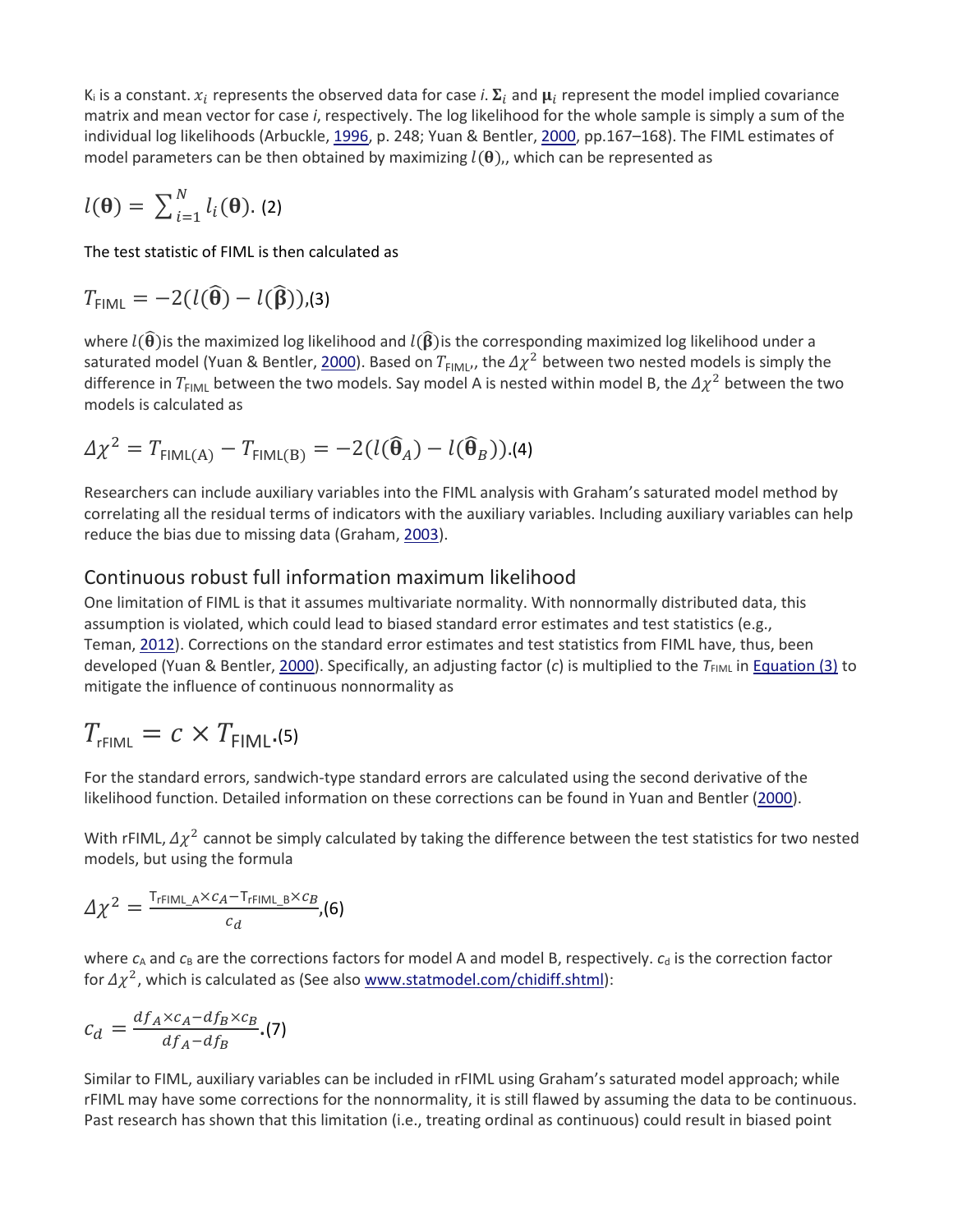estimates and test statistics in SEM for ordinal data (e.g., Li, [2014,](https://www.tandfonline.com/doi/full/10.1080/00273171.2019.1608799) [2016;](https://www.tandfonline.com/doi/full/10.1080/00273171.2019.1608799) Teman, [2012\)](https://www.tandfonline.com/doi/full/10.1080/00273171.2019.1608799), even though the biases may not often be substantive (Jia, [2016;](https://www.tandfonline.com/doi/full/10.1080/00273171.2019.1608799) Rhemtulla, Brosseau-Liard, & Savalei, [2012\)](https://www.tandfonline.com/doi/full/10.1080/00273171.2019.1608799).

### Full information maximum likelihood methods with probit links and logit links

Besides FIML and rFIML, researchers could also use the full maximum likelihood information methods based on logit (lFIML) or probit links (pFIML) to estimate latent variable models with ordinal missing data. lFIML and pFIML are widely used in the framework of item response theory (Wirth & Edwards, [2007\)](https://www.tandfonline.com/doi/full/10.1080/00273171.2019.1608799). However, they are not much used in SEM.

Unlike FIML and rFIML which use a linear function to link the latent variables and corresponding indicators, IFIML and pFIML use casewise probit/logit link functions. To illustrate, let  $y_i$  be the observed ordinal response for item *j* ( $j = 1,...,p$ ) which has C categories, and  $\eta$  be the score of the latent variable. IFIML assumes that for a participant whose latent variable score is  $\eta_i$ , the probability of this participant endorsing a certain category *k* (*k* = 1, 2, … , C) for item *j* can be written as (see Samejima, [1969\)](https://www.tandfonline.com/doi/full/10.1080/00273171.2019.1608799)

$$
T_{j} = P(y_{j} = k | \eta_{i}) = \begin{cases} 1 - \frac{1}{1 + \exp(-Da_{j}(\eta_{i} - b_{j1}))} & \text{if } k = 1 \\ \frac{1}{1 + \exp(-Da_{j}(\eta_{i} - b_{j1}))} - \frac{1}{1 + \exp(-Da_{j}(\eta_{i} - b_{j2}))} & \text{if } k = 2 \\ \vdots & \vdots \\ \frac{1}{1 + \exp(-Da_{j}(\eta_{i} - b_{jc-2}))} - \frac{1}{1 + \exp(-Da_{j}(\eta_{i} - b_{jc-1}))} & \text{if } k = C - 1 \\ \frac{1}{1 + \exp(-Da_{j}(\eta_{i} - b_{jc-1}))} & \text{if } k = C \end{cases} (8)
$$

*D* is a scaling constant (typical 1.7) which is used to rescale the results from a logit model to the original scale (i.e., scale in probit model, Wirth & Edwards, [2007\)](https://www.tandfonline.com/doi/full/10.1080/00273171.2019.1608799).  $a_i$  and  $b_i$  are the slope and difficulties parameters in a IRT framework, respectively. They can be analytically transformed to parameters that are widely used in SEM framework such as factor loadings (Takane & De Leeuw, [1987;](https://www.tandfonline.com/doi/full/10.1080/00273171.2019.1608799) Wirth & Edwards, [2007\)](https://www.tandfonline.com/doi/full/10.1080/00273171.2019.1608799).

One may replace the logit link in [Equation \(8\)](https://www.tandfonline.com/doi/full/10.1080/00273171.2019.1608799#M0008) with a probit link to form the equation for a probit model (e.g., Asparouhov & Muthén, [2016\)](https://www.tandfonline.com/doi/full/10.1080/00273171.2019.1608799). The probability function can be extended to all questions (variables) and all participants in the sample to form the fit function for lFIML(or pFIML). This fit function is then maximized to obtain the estimates.

Superior to the other methods, lFIML or pFIML is capable of handling ordinal missing data using full information maximum likelihood without pretending the data to be continuous. However, they are not limit free. One limitation is that they may not accommodate auxiliary variables in the estimation process with Graham's saturated model approach. The reason is that the estimation process of pFIML and lFIML usually involes numeric intergrations or other computational demanding methods (Wirth & Edwards, [2007\)](https://www.tandfonline.com/doi/full/10.1080/00273171.2019.1608799). Adding correlations between auxiliary variables and residuals will dramatically increase the dimensionality of numerical integration, which often creates computational problems. Thus, when missingness is determined by auxiliary variables, using lFIML or pFIML without the auxiliary variables will result in a situation that is analogous to missing not at random (MNAR). This situation is referred to as indirect MNAR in Enders [\(2010\)](https://www.tandfonline.com/doi/full/10.1080/00273171.2019.1608799). As a result, the bias due to missing data cannot be completely removed by IFIML or pFIML.

### WLSMV with pairwise deletion

WLSMV is an extension of the weighted least square estimation method (WLS) for ordinal data. WLS assumes that for each ordinal indicator, there is a normally distributed latent response variate underlying the indicator.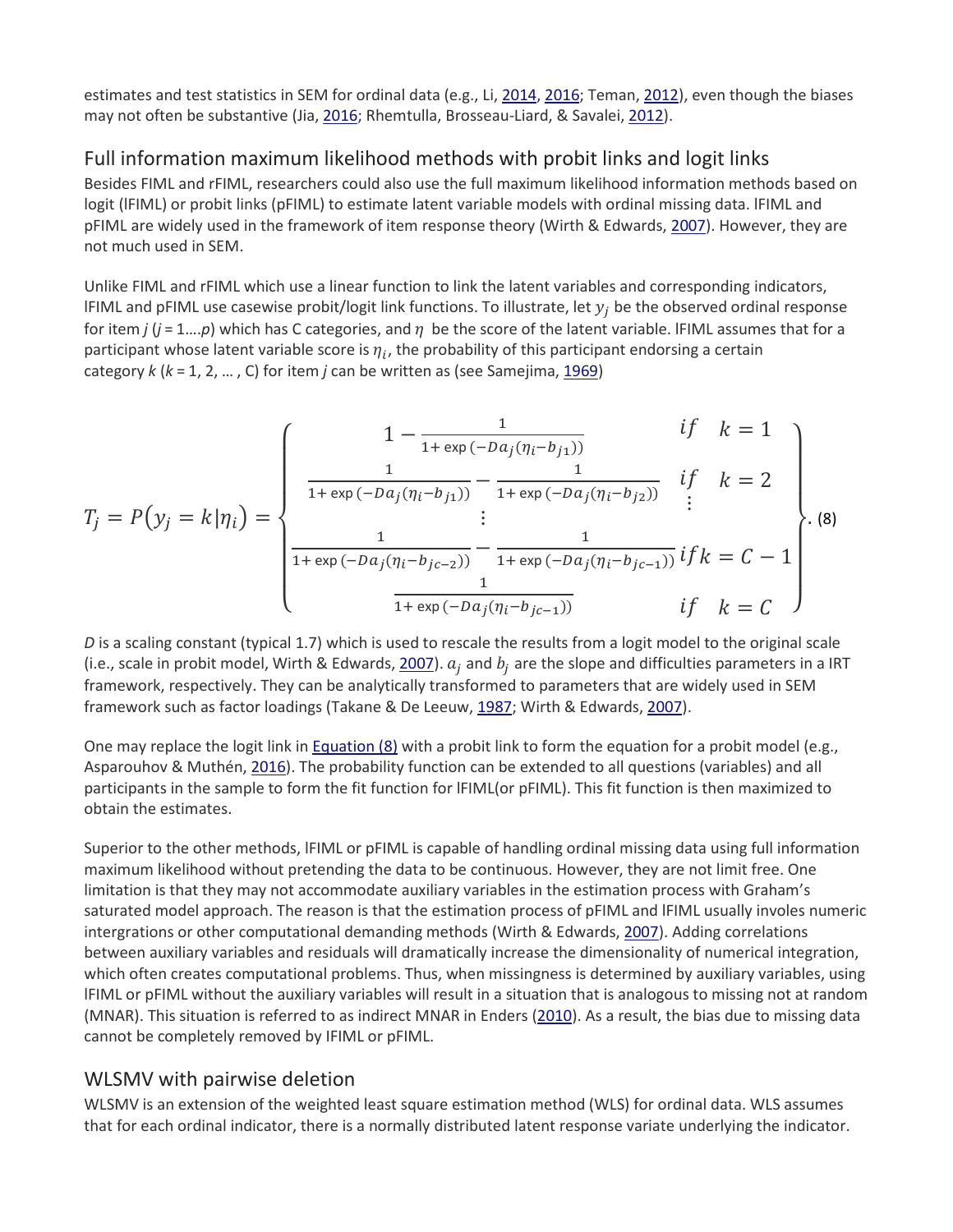Let  $y_j$  be an observed ordinal response for item *j* which has C categories and  $y_j^*$  be the latent response variate underlying item *j;*  $y_j$  *can be created by categorizing*  $y_j^*$  based on C – 1 thresholds  $(\tau_{j,1,\tau_{j,2,\cdots} \ldots \tau_{j,c-1}})$ as

$$
y_j = \begin{cases} 1 & \text{if } & y_j^* \leq \tau_{j,1} \\ 2 & \text{if } & \tau_{j,1} \leq y_j^* \leq \tau_{j,2} \\ \vdots & \vdots & \vdots \\ C - 1 & \text{if } & \tau_{j,c-2} < y_j^* \leq \tau_{j,c-1} \\ C & \text{if } & \tau_{j,c-1} < y_j^* \end{cases} . (9)
$$

A typical estimation process of WLS involves three steps (Muthén, [1984;](https://www.tandfonline.com/doi/full/10.1080/00273171.2019.1608799) Muthén, De Toit, & Spisic, [1997;](https://www.tandfonline.com/doi/full/10.1080/00273171.2019.1608799) Wirth & Edwards, [2007\)](https://www.tandfonline.com/doi/full/10.1080/00273171.2019.1608799). First, univariate information of each variable in the sample is used to obtain the maximum likelihood estimates of the sample implied thresholds. Second, polychoric correlations between each pair of the observed indicators are calculated by treating the thresholds obtained in step 1 as fixed (more detail information on the two steps of estimation can be found in Bollen, [1989,](https://www.tandfonline.com/doi/full/10.1080/00273171.2019.1608799) pp. 439–443; Olsson, [1979\)](https://www.tandfonline.com/doi/full/10.1080/00273171.2019.1608799). Third, the estimated thresholds and polychoric correlations are used to form the discrepancy function which is minimized to obtain the estimates for the model parameters. The discrepancy function  $F_{WLS}$  can be represented as

$$
F_{WLS} = (\mathbf{s} - \boldsymbol{\sigma}(\boldsymbol{\theta}))' \mathbf{W}^{-1} (\mathbf{s} - \boldsymbol{\sigma}(\boldsymbol{\theta})).
$$
 (10)

**s** is a vector of unique elements in the sample polychoric correlation matrix and thresholds.  $\sigma(\theta)$  is a vector of model implied polychoric correlations and thresholds. **W** is the weight matrix, which is usually a consistent estimate of the true population asymptotic covariance matrix of **s** (see [equation \(4\)](https://www.tandfonline.com/doi/full/10.1080/00273171.2019.1608799#M0004) in Muthén et al., [1997\)](https://www.tandfonline.com/doi/full/10.1080/00273171.2019.1608799). Note that the length or the dimensions of s,  $\sigma(\theta)$ , and **W** are depending on the model complexity (e.g., number of indicators) but not sample size.

The test statistic of WLS can be calculated using the minimized fit function  $F_{\text{WLS}}(\widehat{\theta})$ as

$$
T_{\text{WLS}} = (N-1) \times F_{\text{WLS}}(\widehat{\boldsymbol{\theta}}), df = p * - q, (11)
$$

where *N* is sample size, *p*\* is the number of unique elements in **s**, *q* is the number of estimated parameters.

WLS estimates are consistent and asymptotically follow a normal distribution (Muthén, [1984;](https://www.tandfonline.com/doi/full/10.1080/00273171.2019.1608799) Muthén & Satorra, [1995\)](https://www.tandfonline.com/doi/full/10.1080/00273171.2019.1608799). However, past research showed that WLS required a large sample size, thus, is not practical for typical research in social and behavioral sciences (e.g., Flora & Curran, [2004\)](https://www.tandfonline.com/doi/full/10.1080/00273171.2019.1608799). To mitigate the problem, a solution is to invert only the diagonal elements of the weight matrix rather than the whole **W** matrix (Muthén et al., [1997\)](https://www.tandfonline.com/doi/full/10.1080/00273171.2019.1608799). This approach is named diagonal weighted least squares estimation (DWLS). For DWLS, the fit function can be written as

$$
F_{\text{DWLS}} = (\mathbf{s} - \boldsymbol{\sigma}(\boldsymbol{\theta}))' \mathbf{W}_D^{-1} (\mathbf{s} - \boldsymbol{\sigma}(\boldsymbol{\theta})).
$$
 (12)

W<sub>*D*</sub> is the diagonalization of the W in [Equation \(10\)](https://www.tandfonline.com/doi/full/10.1080/00273171.2019.1608799#M0010) (Wirth & Edwards, [2007\)](https://www.tandfonline.com/doi/full/10.1080/00273171.2019.1608799).

Using only diagonal elements of the weight matrix can result in information loss, which can potentially distort the test statistic and standard error estimates (Savalei, [2014\)](https://www.tandfonline.com/doi/full/10.1080/00273171.2019.1608799). Several methods have been proposed to correct the test statistic and standard error estimates for the information loss. One method corrects the test statistic such that the mean and variance of the test statistic will approximate those of a  $\chi^2$  distribution with corresponding degrees of freedom (DiStefano & Morgan, [2014;](https://www.tandfonline.com/doi/full/10.1080/00273171.2019.1608799) Muthén et al., [1997\)](https://www.tandfonline.com/doi/full/10.1080/00273171.2019.1608799). DWLS with this correction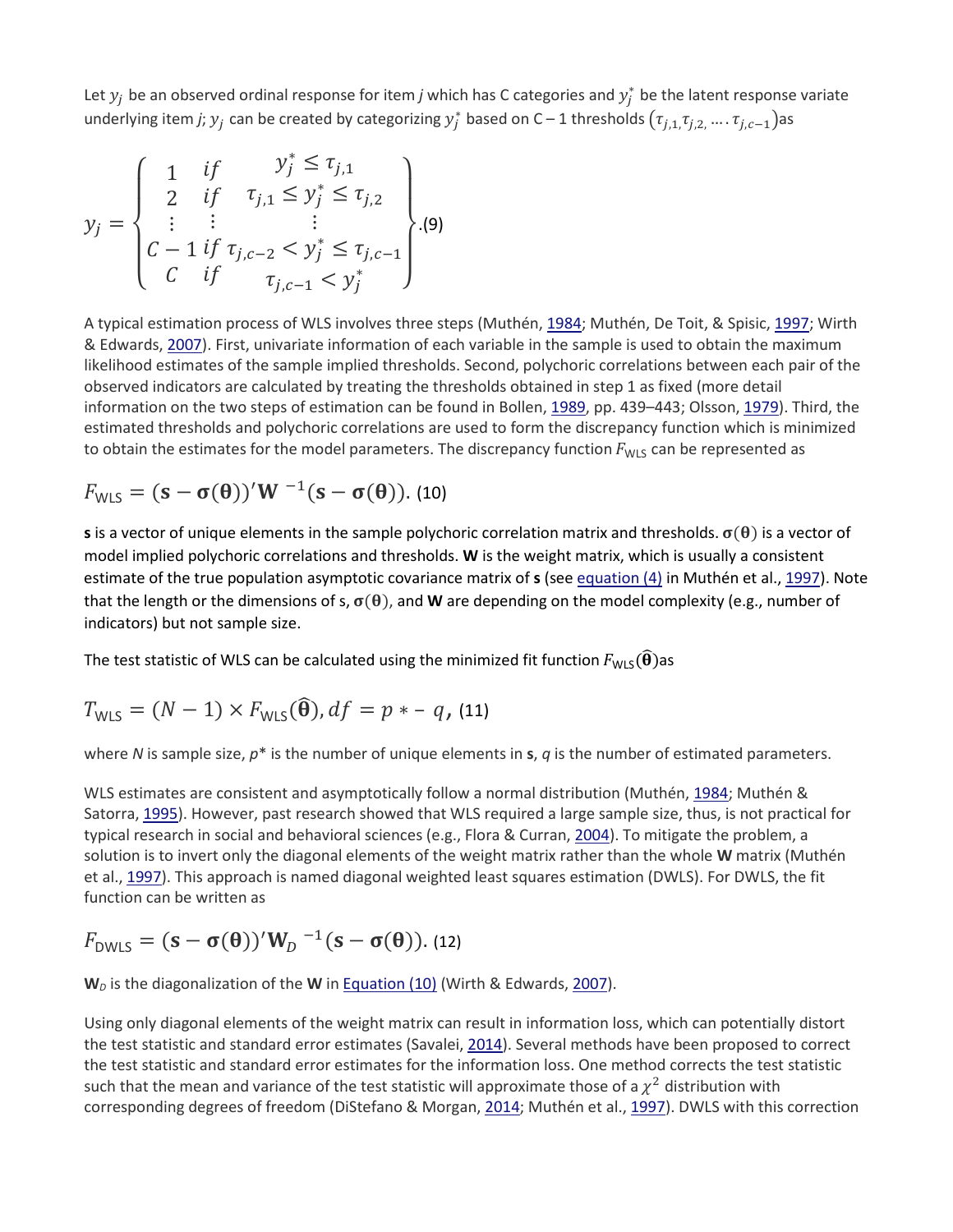is named WLSMV, which has become most popular. Past research found that WLSMV outperformed the others in terms of the accuracy of  $\chi^2$  statistics (DiStefano & Morgan, [2014\)](https://www.tandfonline.com/doi/full/10.1080/00273171.2019.1608799); it is, thus, considered in our article. With WLSMV, the  $\Delta \chi^2$  test statistic between two nested models (say model A nested under model B) is calculated as

$$
\Delta \chi_{\text{WLSMV}}^2 = N \times m \times (F_{\text{DWLS}}(\widehat{\boldsymbol{\theta}}_A) - F_{\text{DWLS}}(\widehat{\boldsymbol{\theta}}_B)) + l. \text{ (13)}
$$

 $m$  is a shift parameter and *l* is a scale parameter. They are used so that the mean and variance of  $\Delta\chi^2_{\rm WLSMV}$  will approximate those of a  $\chi^2$  distribution with the *df* be equal to the difference in numbers of parameters between models A and B (Asparouhov & Muthén, [2006,](https://www.tandfonline.com/doi/full/10.1080/00273171.2019.1608799) [2010b\)](https://www.tandfonline.com/doi/full/10.1080/00273171.2019.1608799). Note that  $F_{DWLS}(\hat{\theta}_A)$ and  $F_{DWLS}(\hat{\theta}_B)$ in [Equation \(13\)](https://www.tandfonline.com/doi/full/10.1080/00273171.2019.1608799#M0013) are the minimized values of the fit functions from model A and B but not the  $\chi^2$  statistics from the two models. More details on how  $\Delta \chi^2_{\text{WLSMV}}$  is calculated can be found in Kite, Johnson, and Chong [\(2017\)](https://www.tandfonline.com/doi/full/10.1080/00273171.2019.1608799).

An advantage of WLSMV is that it can handle the multidimensional models that lFIML and pFIML have difficulty to estimate. Auxiliary variables can be also included using Graham's saturated model with WLSMV. However, WLSMV has its own limitation. As we mentioned earlier, in the first two stages of the estimation process of WLSMV, only the univariate and bivariate information in the data are used to calculate sample thresholds and polychoric correlations. WLSMV is not a full information estimation method. As a result, it cannot directly deal with missing data by itself. By default, SEM software (e.g., Mplus) uses traditional deletion methods such as pairwise deletion combined with WLSMV (i.e., WLSMV\_PD) to handle the missing data (Asparouhov & Muthén, [2010b\)](https://www.tandfonline.com/doi/full/10.1080/00273171.2019.1608799). Given that previous studies have found that pairwise deletion could result in an inflated type I error rate for the test statistic in SEM (e.g., Savalei & Bentler, [2005\)](https://www.tandfonline.com/doi/full/10.1080/00273171.2019.1608799), we expect that this limitation also applies to the  $\Delta \chi^2$  from WLSMV\_PD.

### Purpose of the current research

As can be seen from the description above, none of the methods seems optimal for testing ME/I when ordinal missing data present. Thus, it is not clear which method will perform best and what method(s) would be acceptable in ME/I testing. To our knowledge, no study so far has thoroughly compared the performances of these methods for ME/I testing with ordinal missing data. Thus, empirical researchers have to select a method based on their own' personal preferences without solid justifications (e.g., Fokkema et al., [2013\)](https://www.tandfonline.com/doi/full/10.1080/00273171.2019.1608799). To fill in this gap in the literature, we conducted a simulation study to compare the relative performances of these methods.

# Design of the simulation study

We used a population model similar to that used in Sass et al. [\(2014\)](https://www.tandfonline.com/doi/full/10.1080/00273171.2019.1608799) as the baseline model to generate data. This model was a two-group (say groups A and B), single-factor CFA model with ten indicators (see [Figure 1\)](https://www.tandfonline.com/doi/full/10.1080/00273171.2019.1608799#F0001). The indicators were all 5-point Likert-type variables. The model parameters included the factor loadings and thresholds for each group. The configural invariance model was identified by fixing the latent factor variances in two groups to be one.

Figure 1. The population model. *Note:* AUX<sub>A</sub> and AUX<sub>B</sub> represent the auxiliary variables for groups A and B, respectively. LV<sub>A</sub> and LV<sub>B</sub> represent the latent variables for groups A and B, respectively. V<sub>A1</sub> – V<sub>B10</sub> are ordinal indicators and *λ*s are loadings.  $\lambda_{A1} - \lambda_{B7}$  are fixed at 0.6. Their thresholds are fixed at *τ<sub>n</sub>* = -1.3, -0.47, 0.47, 1.3 in symmetric conditions and *τ<sup>n</sup>* = –0.253, 0.385, 0.842, 1.282 in asymmetric conditions. In loading noninvariant conditions,  $\lambda_{B} - \lambda_{B10}$  are equal to 0.6 minus a specific value, depending on the amount of noninvariance. Similarly, the thresholds for items 8–10 in group B are equal to their default values (symmetric or asymmetric) minus a specific value in threshold noninvariant conditions, depending on the amount of noninvariance. The residual term of each indicator follows a normal distribution with mean = 0 and variance = 1 – square of the corresponding loading.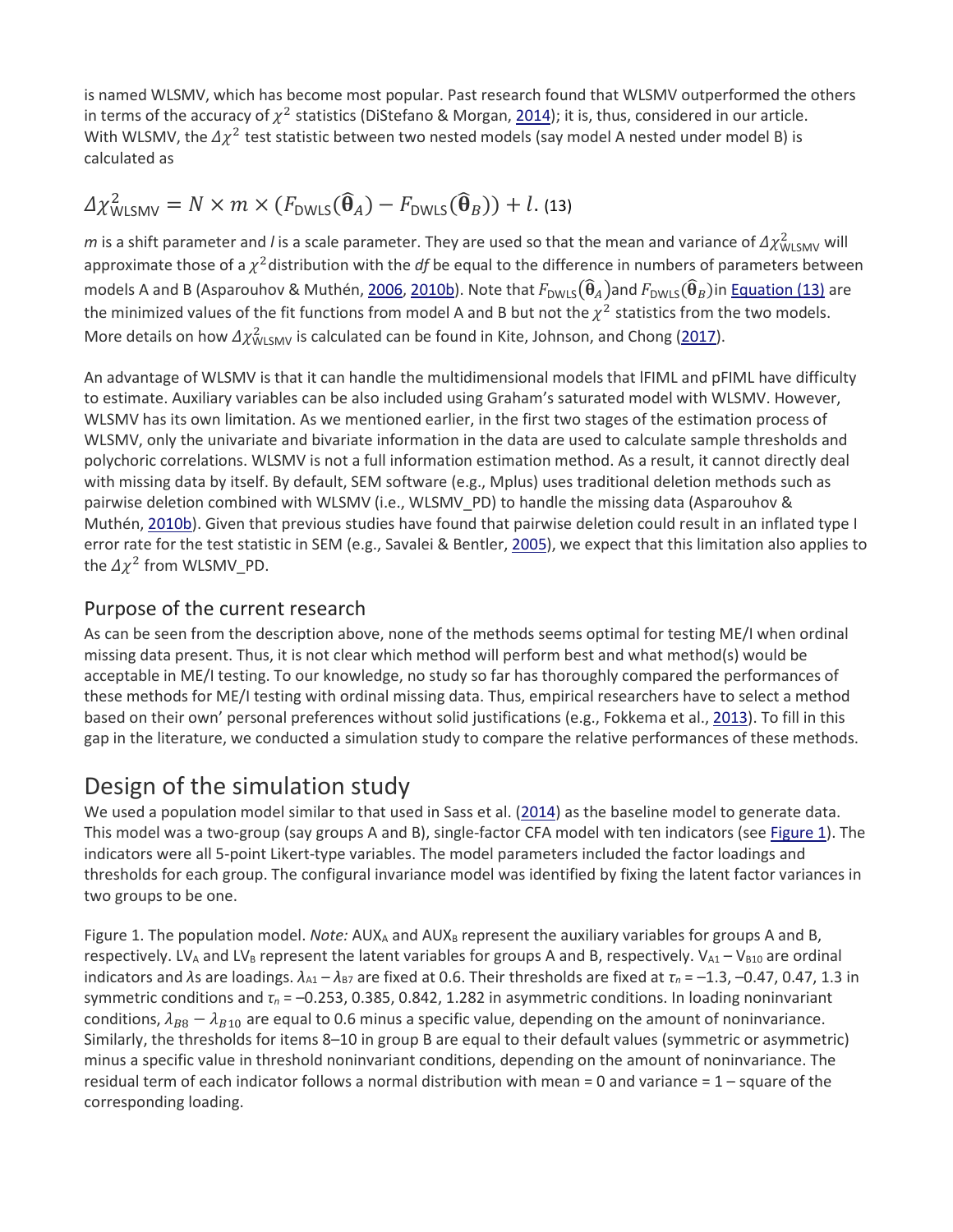

Figure 1.The population model. Note:AUX A and AUX B represent the auxiliary variables for groups A and B, respectively. LV A and LV B represent the latent variables for groups A and B, respectively. V A1 –V B10 are ordinal indicators andks are loadings.k A1 -k B7 are fixed at 0.6. Their thresholds are fixed ats n ¼-1.3,-0.47, 0.47, 1.3 in symmetric conditions ands n ¼–0.253, 0.385, 0.842, 1.282 in asymmetric conditions. In loading noninvariant conditions,k B8 k B10 are equal to 0.6 minus a specific value, depending on the amount of noninvariance. Similarly, the thresholds for items 8–10 in group B are equal to their default values (symmetric or asymmetric) minus a specific value in threshold noninvariant conditions, depending on the amount of noninvariance. The residual term of each indicator follows a normal distribution with mean¼0 and variance¼1–square of the corresponding loading.

The factor loadings in the population model were all set to 0.6, except for the conditions where noninvariance was presented in factor loadings. We varied the thresholds in the current study to generate symmetric and asymmetric thresholds. We also created auxiliary variables (one for each group) that correlated with the latent factor with  $r = 0.5$ . The auxiliary variable B was used to generate missing data in group B as explained below.

#### Design factors

The design factors in the study include (1) sample size, (2) location of noninvariance, (3) magnitude of noninvariance, (4) distribution of thresholds, and (5) missing data proportion. The factors were all between replication factors, except for the missing data proportions.

#### Sample size

The total sample size was varied at three levels: 300 (150 per group), 500 (250 per group), or 1000 (500 per group), representing small, medium, or large sample sizes. These settings are identical to those used in Sass et al. [\(2014\)](https://www.tandfonline.com/doi/full/10.1080/00273171.2019.1608799) and similar to those used in other previous studies (e.g., Chen, [2007;](https://www.tandfonline.com/doi/full/10.1080/00273171.2019.1608799) Cheung & Rensvold, [2002\)](https://www.tandfonline.com/doi/full/10.1080/00273171.2019.1608799).

#### Distribution of thresholds

Population thresholds of items were set to be either symmetric (*τ<sup>n</sup>* = –1.3, –0.47, 0.47, 1.3) or asymmetric (*τ<sup>n</sup>* = – 0.253, 0.385, 0.842, 1.282). These settings are identical to those used in Sass et al. [\(2014\)](https://www.tandfonline.com/doi/full/10.1080/00273171.2019.1608799).

#### Location of noninvariance

We set the occurrence of noninvariance to the last three items in group B (i.e., items 8–10 in group B), on either their loadings or thresholds. For convenience, we referred to the conditions containing noninvariant items as noninvariant conditions. Depending on the parameters for which the items are noninvariant, there were loading noninvariant conditions and threshold noninvariant conditions. In contrast, we refer to the conditions where all items were invariant on loadings and thresholds as invariant conditions.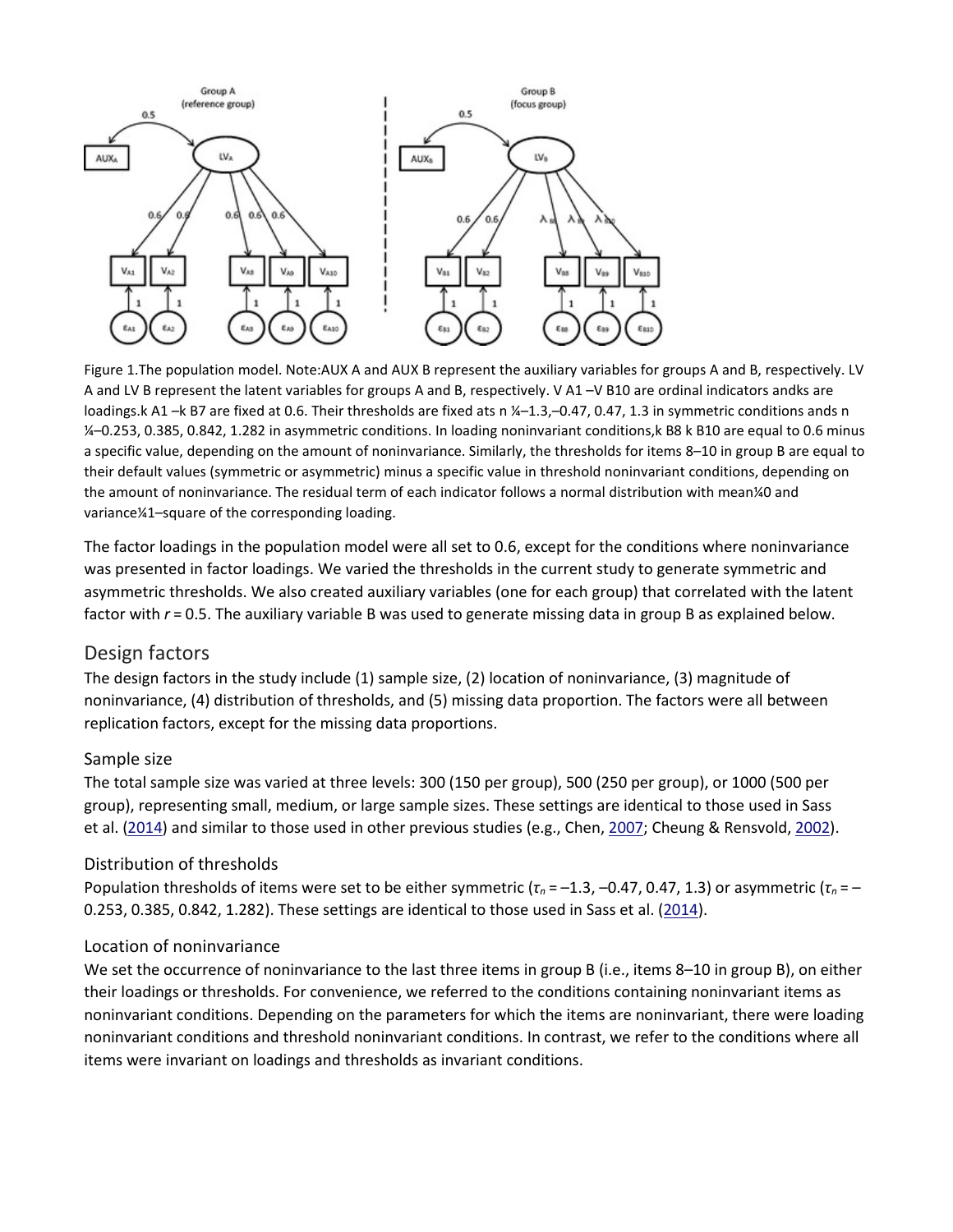#### Magnitude of noninvariance

For noninvariant conditions, we varied the magnitude of noninvariance at four levels. Specifically, for a loading noninvariant condition, the loadings of items 8–10 in group B were 0.6 minus 0.2, 0.3, 0.4, or 0.5, representing an increasing magnitude of nonvariance. In a threshold noninvariant condition, 0.2, 0.3, 0.4, or 0.5 was also subtracted from all of the thresholds of items 8–10 in group B. Note that we examined a wider range for the magnitude of noninvariance as compared to previous studies (e.g., Meade & Lautenschlager, [2004;](https://www.tandfonline.com/doi/full/10.1080/00273171.2019.1608799) Sass et al., [2014\)](https://www.tandfonline.com/doi/full/10.1080/00273171.2019.1608799). More details of these parameter settings are presented in Table 1.

|                                    |                                              | Group B                               |                                              |                                    |                                    |                                          |
|------------------------------------|----------------------------------------------|---------------------------------------|----------------------------------------------|------------------------------------|------------------------------------|------------------------------------------|
| Parameter                          | Group<br>A                                   | Amount of<br>noninvariance<br>$= 0$   | 0.2                                          | 0.3                                | 0.4                                | 0.5                                      |
| Loadings<br>$(items 1-7)$          | .6                                           | .6                                    | .6                                           | .6                                 | .6                                 | .6                                       |
| Loadings<br>(items 8-<br>10)       | .6                                           | .6                                    | .4                                           | .3                                 | $\cdot$ .2                         | $\cdot$ 1                                |
| Symmetric                          |                                              |                                       |                                              |                                    |                                    |                                          |
| Thresholds<br>(items $1-7$ )       | $(-1.3,$<br>$-0.47$ ,<br>0.47,<br>1.3)       | $(-1.3, -0.47,$<br>0.47, 1.3)         | $(-1.3,$<br>$-0.47,$<br>0.47,<br>1.3)        | $(-1.3, -0.47, 0.47, 1.3)$         | $(-1.3, -0.47, 0.47, 1.3)$         | $(-1.3, -0.47,$<br>0.47, 1.3)            |
| Thresholds<br>(items 8-<br>10)     | $(-1.3,$<br>$-0.47,$<br>0.47,<br>(1.3)       | $(-1.3, -0.47,$<br>0.47, 1.3)         | $(-$<br>$1.5,-$<br>0.67,<br>0.27,<br>1.1)    | $(-1.6, -0.77, 0.17, 1.0)$         | $(-1.7, -0.87, 0.07, 0.9)$         | $(-1.8, -0.97, -$<br>0.03, 0.8           |
| Asymmetric                         |                                              |                                       |                                              |                                    |                                    |                                          |
| <b>Thresholds</b><br>$(items 1-7)$ | $(-$<br>0.253,<br>0.385,<br>0.842,<br>1.282) | $(-0.253,$<br>0.385, 0.842,<br>1.282) | $(-$<br>0.253,<br>0.385,<br>0.842,<br>1.282) | $(-0.253, 0.385, 0.842,$<br>1.282) | $(-0.253, 0.385, 0.842,$<br>1.282) | $(-0.253,$<br>0.385, 0.842,<br>1.282)    |
| <b>Thresholds</b><br>$item 8-10)$  | $(-$<br>0.253,<br>0.385,<br>0.842,<br>1.282) | $(-0.253,$<br>0.385, 0.842,<br>1.282) | $(-$<br>0.453,<br>0.185,<br>0.642,<br>1.182) | (-0.553, 0.085, 0.542,<br>0.982)   | $(-0.653, -0.015, 0.442,$<br>0.882 | $(-$<br>$0.753, -0.115,$<br>0.342, 0.782 |

Table 1. Model parameters for different amount of noninvariance across conditions.

*Note:* noninvariance occurs only on either loadings or thresholds for items 8–10 in group B.

#### Missing data proportions

Similar to noninvariance, we imposed missing data on only the last three items in group B. We varied missing data proportions of the three items at three levels: 0%, 30%, and 50%, representing none, moderate, and large proportions of missing data (see also Wu, Jia, & Enders, [2015\)](https://www.tandfonline.com/doi/full/10.1080/00273171.2019.1608799). Note that even though 50% missing data rate may be high in practice, it could occur in situations such as planned missing data designs, longitudinal studies, or clinical studies.

The missing data were generated as follows. First, the scores of the auxiliary variable B were rank ordered from the smallest to the largest. The probability of missing an item value for individual *i* was then calculated based on the rank order of the auxiliary variable for individual *i* (rank*i*). For example, let *nb* be the number of the observations in group B. The probability of having missing data on the eighth item for an individual *i* in group B is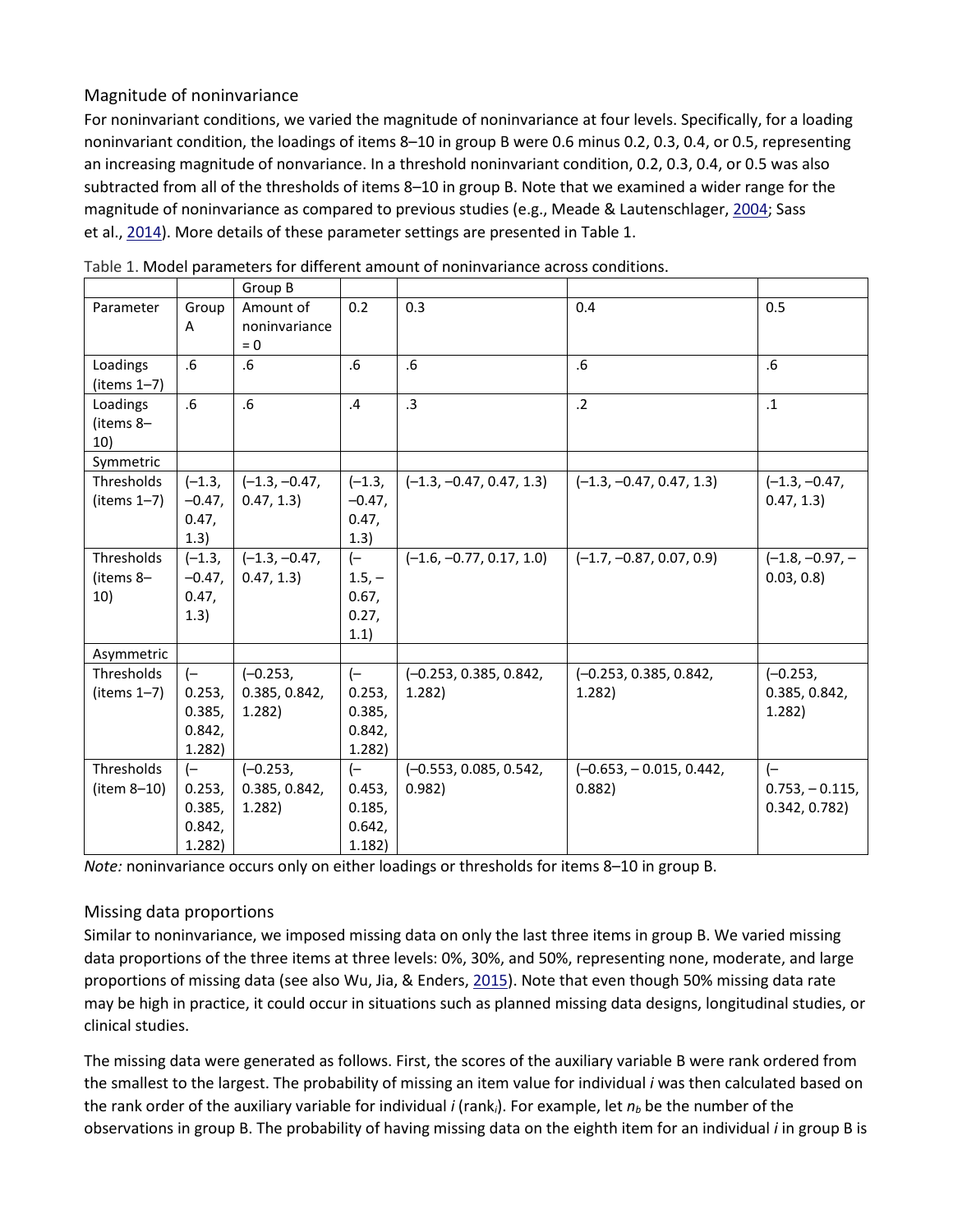computed as  $1 - \frac{\text{rank}_i}{n_b}$ . This probability is then compared to a random number *k* drawing from a uniform distribution,  $k \sim$  UNIF(0,1). If  $k$  is less than the calculated probability  $k < 1 - \frac{rank_i}{n_b}$ , then individual *i* has a missing observation on the eighth item. This process is continued until the desired percentage (30% or 50%) of missing data is achieved for each of the three items.

In total, there were 144 noninvariant conditions: sample sizes  $(3) \times \times$  locations of noninvariance (2)  $\times\times$  magnitudes of the noninvariance (4)  $\times\times$  distributions of the thresholds (2)  $\times\times$  missing data proportions (3); and 18 invariant conditions: sample sizes (3)  $\times\times$  distributions of the thresholds (2)  $\times\times$  missing data proportions (3). The model parameters of the between replication conditions are presented in Table 1. For each of the conditions, 500 data sets were generated using R. 3.3.1 (R core team, [2016\)](https://www.tandfonline.com/doi/full/10.1080/00273171.2019.1608799).

### Implementations of the methods

The five methods were applied to each of the data sets using Mplus 8.0 (Muthén and Muthén, [1998–](https://www.tandfonline.com/doi/full/10.1080/00273171.2019.1608799)2017). ME/I testing was conducted by comparing the configural invariance model to the scalar invariance model using  $\Delta \chi^2$  tests. The *df* of the  $\Delta \chi^2$  tests obtained from the FIML/rFIML, WLSMV\_PD, and IFIML/pFIML were 19, 38, and 48, respectively. Note that these numbers might slightly change (e.g., 38 -> 37) for replications where some categories within items are collapsed due to data sparseness.

When missing data present, the auxiliary variables are included in the analysis using the saturated correlation model for FIML, rFIML, and WLSMV\_PD but not for pFIML and lFIML, due to the computational limitations mentioned earlier.

### **Outcomes**

Given that the main focus of the study is on the  $\Delta \chi^2$  tests, our primary outcomes were the type I error rates and power associated with the  $\Delta \chi^2$  tests obtained from the examined methods. The type I error rate is calculated for each of the invariance conditions, and power is calculated for each of the noninvariance conditions. Both are calculated as the proportion of replications that yield significant  $\Delta \chi^2$  tests ( $p < .05$ ). Following Sass et al. [\(2014\)](https://www.tandfonline.com/doi/full/10.1080/00273171.2019.1608799), we used 0.030–0.069 as the acceptable range for type I error rates, which was the 95% CI for the nominal level of the type I error rate given the number of replications used in the study.

Our secondary outcomes were the bias of standardized loading estimates and their corresponding standard errors obtained from configural invariance models. We calculated relative biases (RBs) for loading estimates and their standard errors. The RB of a loading estimate was defined as  $\frac{(\theta_{est}-\theta_0)}{\theta_0}$ , where  $\theta_0$  is the population value of the loading and  $\theta_{\rm est}$  is the average of loading estimates across all replications in a given cell of the conditions matrix. The RB of the standard error estimate for a loading was defined as  $\frac{SE-SE_{\text{emp}}}{SE_{\text{emp}}}$ ,, where  $\overline{SE}$ is the average estimated standard error in a given cell.  $SE_{emp}$  is the standard deviation of the associated parameter estimates across replications, which is considered as a proxy of the true standard error. Following Flora and Curran [\(2004\)](https://www.tandfonline.com/doi/full/10.1080/00273171.2019.1608799) and Rhemtulla et al. [\(2012\)](https://www.tandfonline.com/doi/full/10.1080/00273171.2019.1608799), we used  $|RB| > 0.1$  as the threshold for substantially biased estimates.

## Results

### Nonconvergence and improper solutions

All replications with four FIML methods converged. Only nine out of 81,000 replications had convergence problems with WLSMV\_PD. As for the rates of improper solution (i.e., |standardized loadings| > 1) for the loading estimates, FIML and rFIML were more likely than WLSMV\_PD, pFIML, and lFIML to produce improper estimates, especially with a small sample size and high missing data rate. The results are summarized in the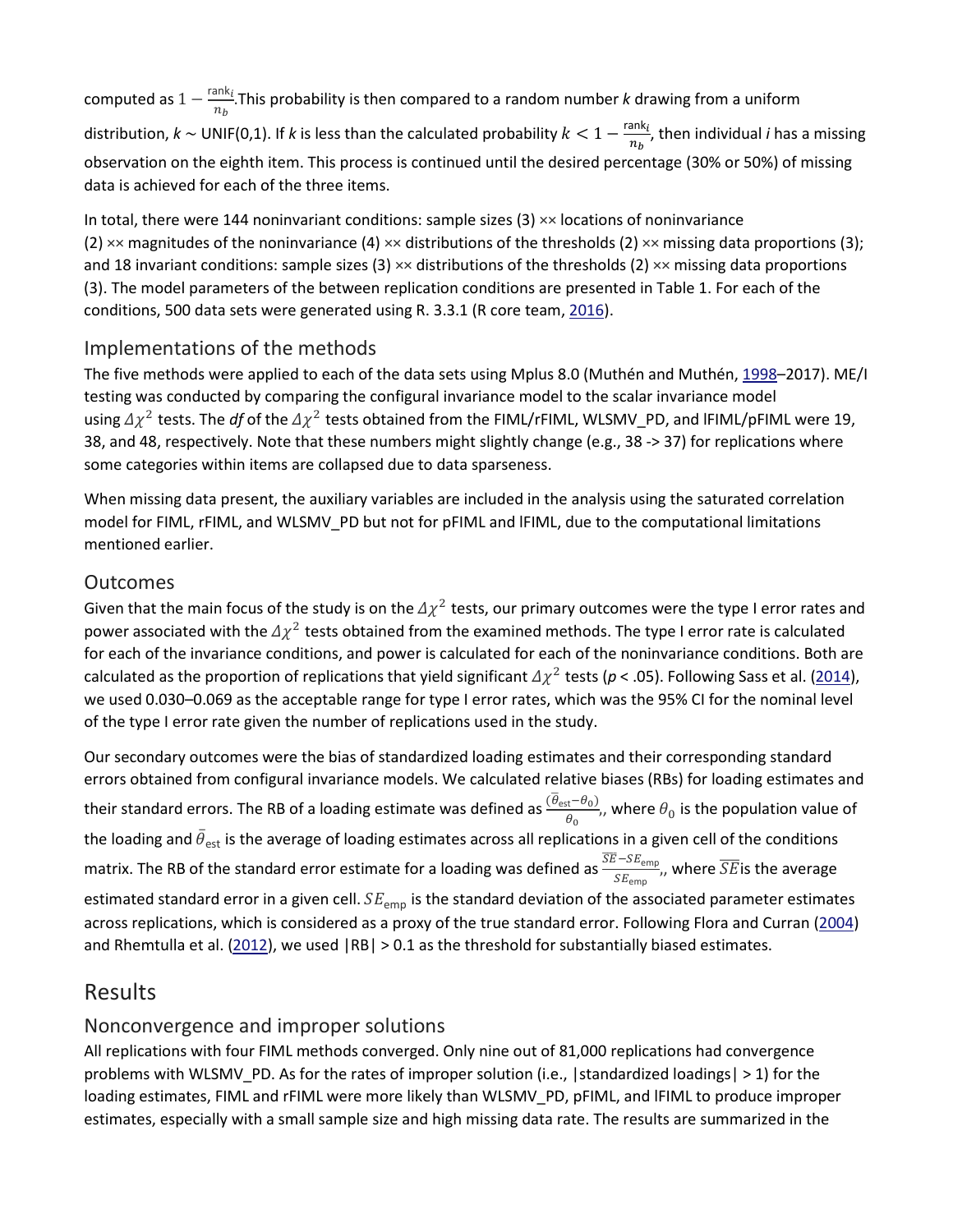Supporting Information. Improper solution rates were also low for all methods (less than 10%), and they decreased as sample size increased. With *N* > 300, they were less than 2%. The replications with improper solutions were excluded from the rest of the analyses.

# Type I error rates of  $\Delta \chi^2$  tests

The results for type I error rates are summarized in Table 2. In general, all FIML methods outperformed WLSMV\_PD in controlling type I error rates at the nominal level when missing data present. The type I error rates from all FIML methods fell into the acceptable range (i.e., .030–.069) in most conditions. FIML and rFIML tended to slightly overcontrol the type I error rates when missing data were present, the sample size was small, and thresholds were asymmetric. In contrast, pFIML and lFIML tended to slightly undercontrol the type I error rates when missing data rates were high.

| Method       | <b>Thresholds</b> | $N = 300$ |       |       | $N = 600$ |       |       | $N = 1000$ |          |       |
|--------------|-------------------|-----------|-------|-------|-----------|-------|-------|------------|----------|-------|
|              |                   | Complete  | 30%   | 50%   | Complete  | 30%   | 50%   | Complete   | 30% miss | 50%   |
|              |                   |           | miss  | miss  |           | miss  | miss  |            |          | miss  |
| <b>FIML</b>  | Asymmetric        | 0.043     | 0.032 | 0.021 | 0.054     | 0.042 | 0.049 | 0.046      | 0.042    | 0.060 |
| rFIML        |                   | 0.034     | 0.032 | 0.018 | 0.058     | 0.042 | 0.055 | 0.058      | 0.048    | 0.058 |
| WLSMV PD     |                   | 0.062     | 0.072 | 0.130 | 0.058     | 0.094 | 0.250 | 0.046      | 0.108    | 0.388 |
| pFIML        |                   | 0.056     | 0.060 | 0.066 | 0.060     | 0.064 | 0.070 | 0.052      | 0.064    | 0.074 |
| <b>IFIML</b> |                   | 0.050     | 0.054 | 0.064 | 0.058     | 0.058 | 0.076 | 0.056      | 0.072    | 0.068 |
| <b>FIML</b>  | Symmetric         | 0.04      | 0.036 | 0.046 | 0.028     | 0.026 | 0.032 | 0.032      | 0.032    | 0.054 |
| rFIML        |                   | 0.056     | 0.050 | 0.054 | 0.040     | 0.040 | 0.040 | 0.056      | 0.044    | 0.064 |
| WLSMV PD     |                   | 0.062     | 0.088 | 0.180 | 0.036     | 0.092 | 0.292 | 0.052      | 0.122    | 0.550 |
| pFIML        |                   | 0.06      | 0.058 | 0.074 | 0.066     | 0.052 | 0.064 | 0.054      | 0.078    | 0.088 |
| <b>IFIML</b> |                   | 0.06      | 0.054 | 0.070 | 0.060     | 0.054 | 0.062 | 0.046      | 0.070    | 0.076 |

Table 2. Type I error rate of  $\Delta \chi^2$  tests.

*Note.* The values fell out of the acceptable range (0.030 – 0.069) were highlighted. FIML = continuous FIML. rFIML = continuous robust FIML, pFIML = FIML with a probit link, lFIML = FIML with a logit link.

The type I error rates from WLSMV\_PD were highly influenced by the missing data rate. With complete data, the type I error rates from WLSMV\_PD were all acceptable (.042–.058). However, when missing data presented, the type I error rates from WLSMV\_PD were inflated (> .069), especially when the sample size and missing data rate were both large. For example, with 50% missing data and  $N = 1000$ , the type I error rate could be as high as 0.55.

# Power of  $\Delta \chi^2$  tests

The results for power to detect noninvariance in loadings with symmetric thresholds are plotted in [Figure 2.](https://www.tandfonline.com/doi/full/10.1080/00273171.2019.1608799#F0002) The results for thresholds noninvariant conditions and loadings noninvariant conditions with asymmetric thresholds are reported in the Supporting Information, given that the methods did not differ for these conditions. As shown in [Figure 2,](https://www.tandfonline.com/doi/full/10.1080/00273171.2019.1608799#F0002) when the sample size was large (*n* = 1000), all methods had sufficient power (> 0.8) to detect noninvariance, except for very few conditions where the amount of noninvariance was small (amount of noninvariance = 0.2). Similarly, when the amount of noninvariance was sufficiently large (≥ .40), all methods had sufficient power to detect noninvariance regardless of sample size. In addition, holding the other factors constant, an increase in the missing data rate resulted in a decrease in the power of  $\Delta \chi^2$  for all methods.

Figure 2. Power of the  $\Delta \chi^2$  tests on detecting noninvariant loadings when thresholds are symmetric. *Note:* FIML = continuous full information likelihood method, rFIML = robust continuous full information likelihood method, W\_PD = weighted least squares means and variance adjusted estimators plus pairwise deletion, pFIML = FIML with a probit link, lFIML = FIML with a logit link. The power of WLSMV\_PD in missing data conditions are spurious given its highly inflated type I error rates shown in these conditions in Table 2.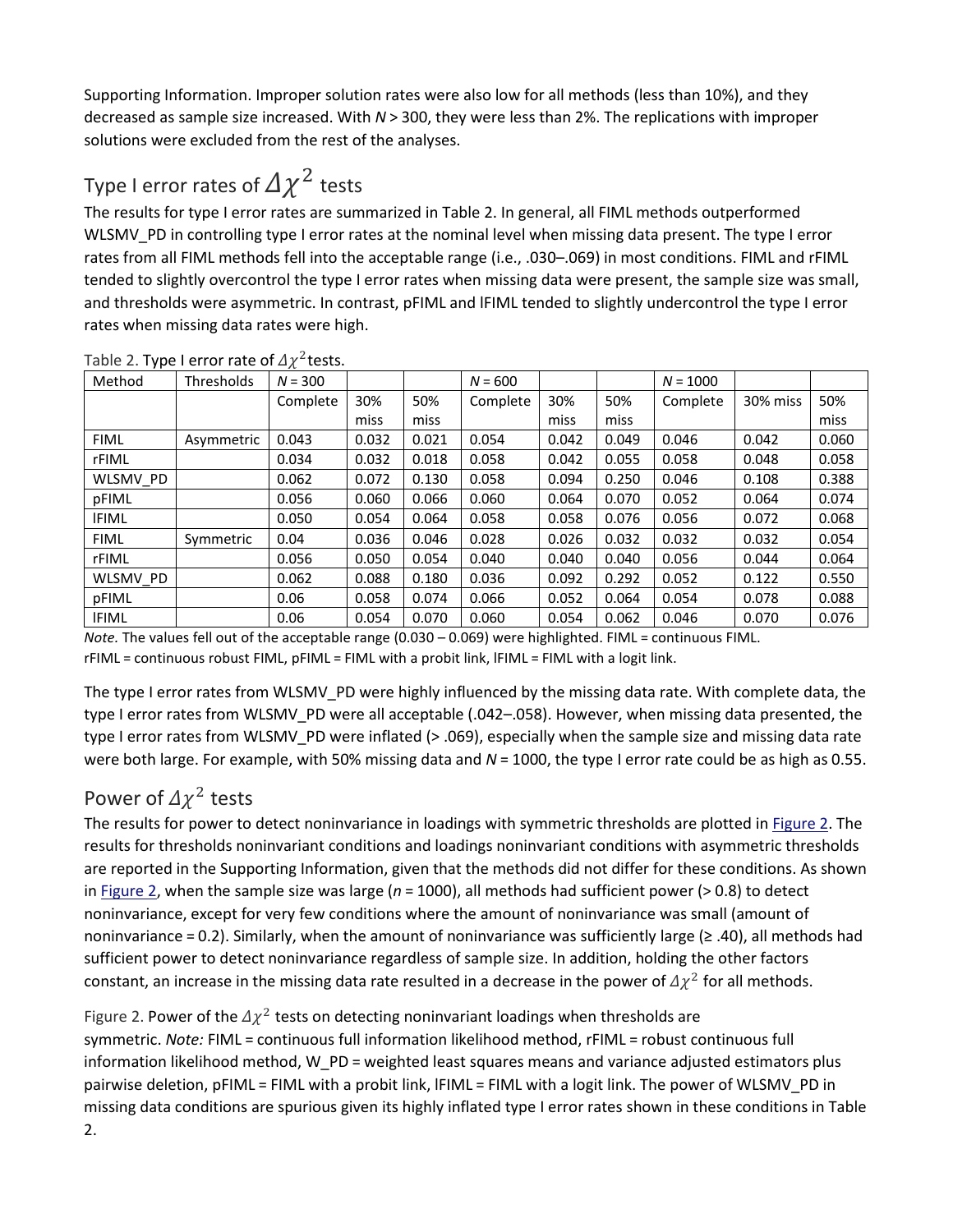

Figure 2.Power of theDv 2 tests on detecting noninvariant loadings when thresholds are symmetric. Note:FIML¼continuous full information likelihood method, rFIML¼robust continuous full information likelihood method, W\_PD¼weighted least squares means and variance adjusted estimators plus pairwise deletion, pFIML¼FIML with a probit link, lFIML¼FIML with a logit link. The power of WLSMV\_PD in missing data conditions are spurious given its highly inflated type I error rates shown in these conditions inTable 2. MULTIVARIATE BEHAVIORAL RESEARCH9

All FIML methods had comparable power rates across all conditions, and differed from WLSMV\_PD. As shown in [Figure 2,](https://www.tandfonline.com/doi/full/10.1080/00273171.2019.1608799#F0002) WLSMV\_PD had the highest power\* (suspicious power) to detect noninvariance when the missing data rate was high, and either the sample size or amount of noninvariance was not large. However, given the inflated type I error rates associated with WLSMV\_PD, these power\* rates were not really meaningful.

### Relative biases of loading estimates

For ease of presentation, we separated the items into two groups. The first group contained complete items for which the data were always complete. These items included all items in group A and items 1–7 in group B. The second group contained three items that had missing data in some of the conditions (i.e., items 8–10 in group B). We refer to these items as incomplete items. Given that the relative performances of the methods were similar in incomplete and complete items, we only presented the mean relative biases (MRBs) for incomplete items in [Figure 3.](https://www.tandfonline.com/doi/full/10.1080/00273171.2019.1608799#F0003) The MRBs of loading estimates for complete items can be found in the Supporting Information. In addition, because the location of noninvariance and amount of noninvariance did not affect the relative performance of the methods, we collapsed the results across these two factors in [Figure 3](https://www.tandfonline.com/doi/full/10.1080/00273171.2019.1608799#F0003) as well.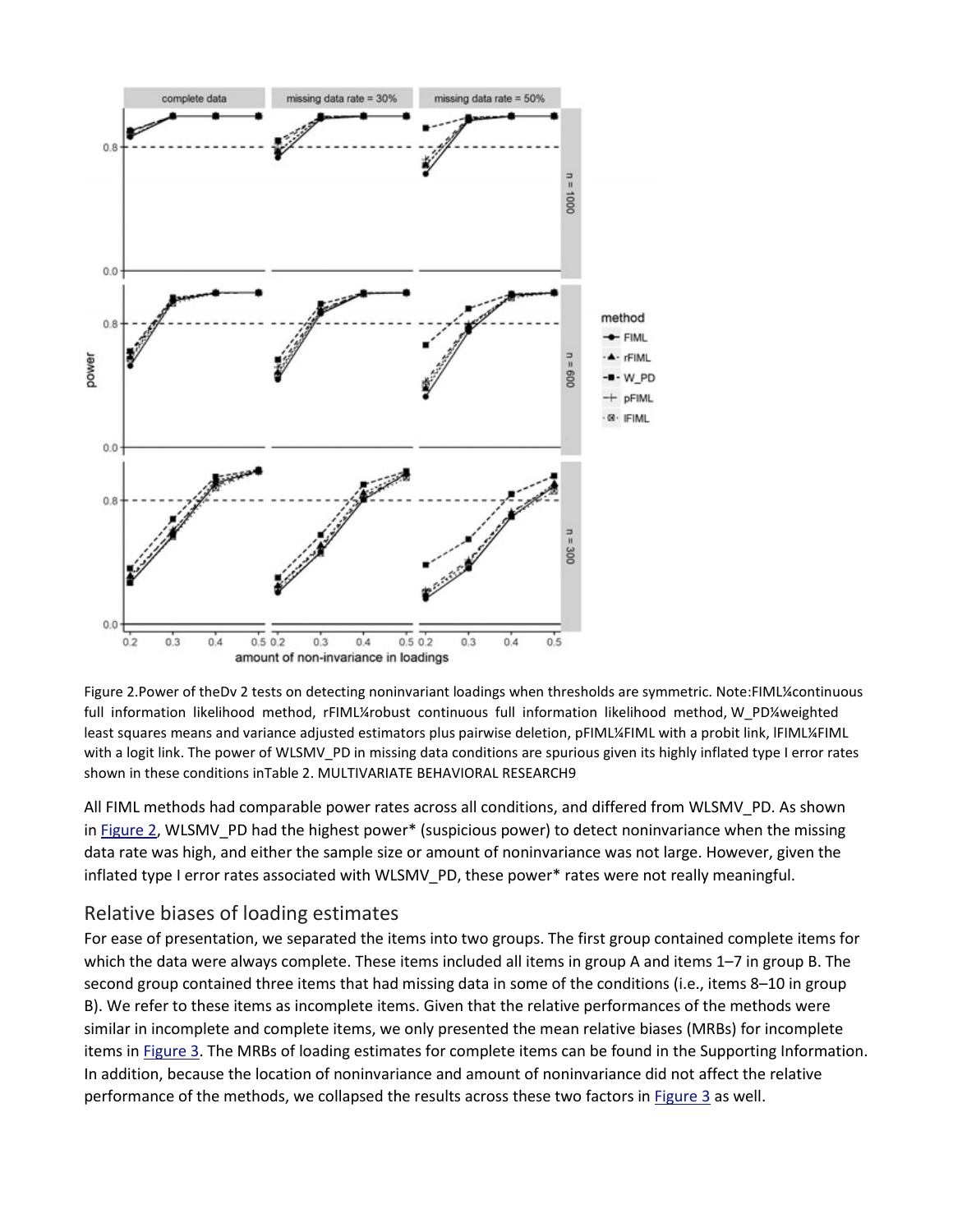Figure 3. Absolute mean relative biases across incomplete items in group B. *Note:* FIML = continuous full information likelihood method, rFIML = robust continuous full information likelihood method, W\_PD = weighted least squares means and variance adjusted estimators plus pairwise deletion, pFIML = FIML with a probit link, lFIML = FIML with a logit link. FIML and rFIML had identical point estimates. Thus, their MRBs are completely overlapped in this figure.



Figure 3.Absolute mean relative biases across incomplete items in group B. Note:FIML¼continuous full information likelihood method, rFIML¼robust continuous full information likelihood method, W\_PD¼weighted least squares means and variance adjusted estimators plus pairwise deletion, pFIML¼FIML with a probit link, lFIML¼FIML with a logit link. FIML and rFIML had identical point estimates. Thus, their MRBs are completely overlapped in this figure.

As can be seen in [Figure 3,](https://www.tandfonline.com/doi/full/10.1080/00273171.2019.1608799#F0003) the MRBs of loadings from the FIML and rFIML were mainly affected by the asymmetry of thresholds. When the thresholds were symmetric, the MRBs from the methods were all within the acceptable range (i.e., |RB| < 0.1), regardless of the missing data proportions. However, when the thresholds were asymmetric, the MRBs from FIML and rFIML became substantial. In contrast, the MRBs from the methods that account for ordinal nature of the data (i.e., WLSMV\_PD, pFIML, and lFIML) were all acceptable (only slighty affected by missing data rates, |MRB| < 0.1), especially for the loading estimates obtained from pFIML.

#### Relative biases in standard error estimates

As for the standard errors (SEs) for loading estimates, the MRBs from all methods were mostly within the acceptable range (|RB| < 0.1) for complete items, so were they for incomplete items with symmetric thresholds. Thus, for simplicity, we only presented the results for incomplete items with asymmetric thresholds in Table 3.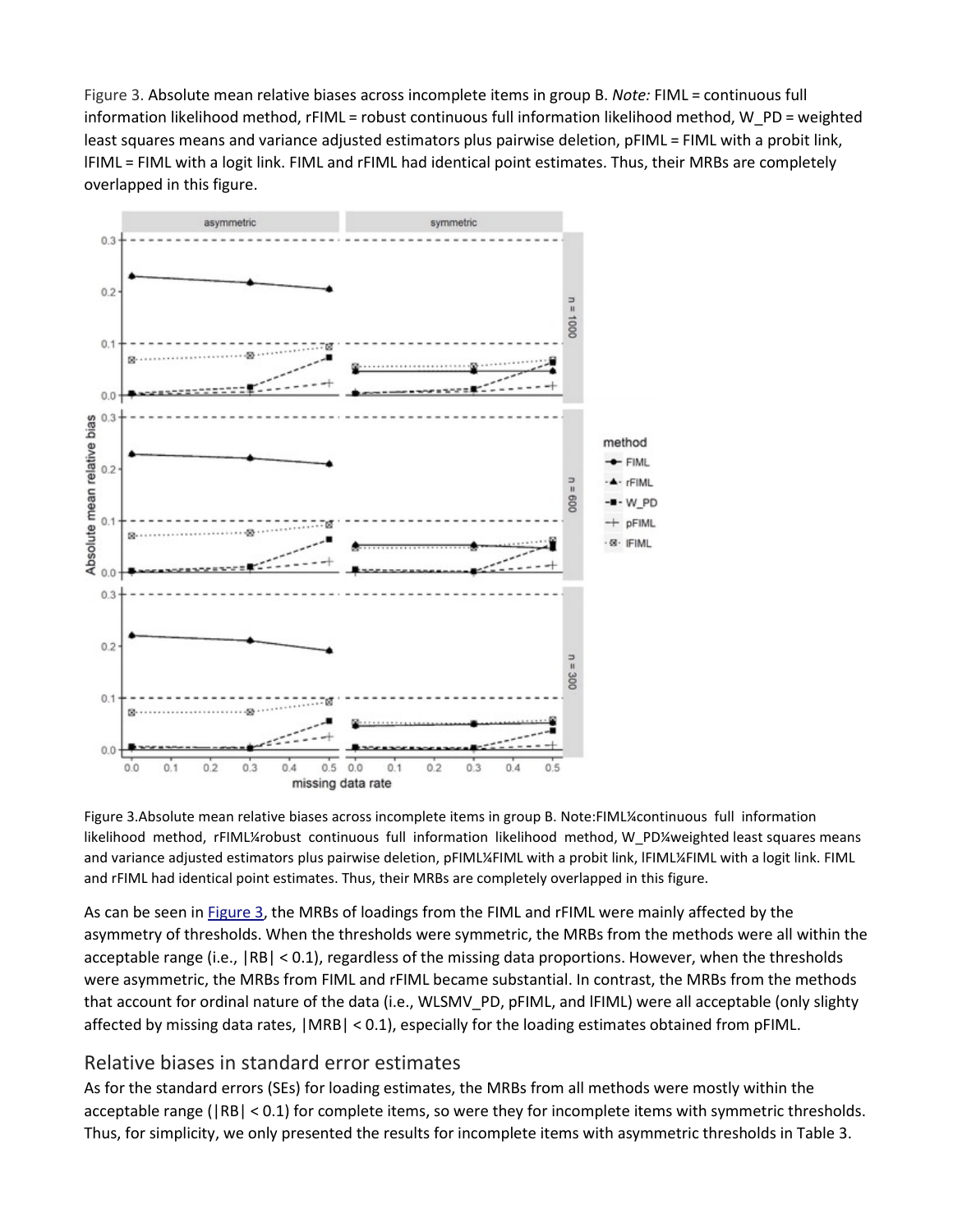The other results can be found in the Supporting Information. As shown in Table 3, SEs obtained from FIML were always substantively biased in thresholds noninvariant conditions. The SEs from rFIML and WLSMV\_PD were biased only in conditions where sample sizes were small (*n* = 300) and missing rates were high (50%). In comparison, the SEs from lFIML and pFIML were accurate across all conditions in the current study.

| Estimator   | $DIF_T$     |             | DIF_L $N = 300$ |                                   |                          | $N = 600$ |                          |                          | $N = 1000$ |          |                            |
|-------------|-------------|-------------|-----------------|-----------------------------------|--------------------------|-----------|--------------------------|--------------------------|------------|----------|----------------------------|
|             |             |             | Complete        | 30%                               | 50%                      | Complete  | 30%                      | 50%                      | Complete   | 30% miss | 50%                        |
|             |             |             |                 | miss                              | miss                     |           | miss                     | miss                     |            |          | miss                       |
| <b>FIML</b> | 0           | $\pmb{0}$   | 0.023           | 0.059                             | 0.076                    | 0.043     | 0.052                    | 0.090                    | 0.009      | 0.018    | 0.020                      |
|             | 0.2         | $\pmb{0}$   | 0.115           | 0.185                             | 0.185                    | 0.105     | 0.121                    | 0.173                    | 0.039      | 0.040    | 0.060                      |
|             | 0.3         | 0           | 0.169           | 0.188                             | 0.267                    | 0.106     | 0.107                    | 0.148                    | 0.102      | 0.106    | 0.107                      |
|             | 0.4         | 0           | 0.189           | 0.182                             | 0.229                    | 0.171     | 0.184                    | 0.162                    | 0.164      | 0.172    | 0.187                      |
|             | 0.5         | 0           | 0.222           | 0.239                             | 0.223                    | 0.141     | 0.156                    | 0.134                    | 0.117      | 0.122    | 0.105                      |
|             | 0           | 0.2         | $-0.030$        |                                   | $\qquad \qquad -$        | 0.036     | 0.037                    | 0.047                    | 0.014      | 0.014    | 0.007                      |
|             |             |             |                 | 0.009<br>$\overline{\phantom{0}}$ | 0.037<br>$\equiv$        |           | $\qquad \qquad -$        | $\overline{\phantom{0}}$ |            |          |                            |
|             | $\mathbf 0$ | 0.3         | $-0.045$        | 0.043                             | 0.021                    | $-0.038$  | 0.030                    | 0.042                    | 0.012      | 0.012    | 0.002                      |
|             | 0           | 0.4         | $-0.017$        | 0.004                             |                          | $-0.041$  |                          | $\overline{\phantom{0}}$ | $-0.032$   | $-0.025$ | $\overline{\phantom{0}}$   |
|             |             |             |                 |                                   | 0.035                    |           | 0.046                    | 0.026                    |            |          | 0.020                      |
|             | 0           | 0.5         | $-0.041$        | $\qquad \qquad -$                 |                          | $-0.024$  |                          |                          | 0.015      | 0.003    |                            |
|             |             |             |                 | 0.027                             | 0.052                    |           | 0.017                    | 0.034                    |            |          | 0.004                      |
| rFIML       | 0           | 0           | 0.025           | 0.049                             | 0.052                    | 0.030     | 0.020                    | 0.041                    | $-0.009$   | $-0.018$ | $\qquad \qquad -$<br>0.034 |
|             | 0.2         | 0           | 0.056           | 0.118                             | 0.118                    | 0.036     | 0.042                    | 0.085                    | $-0.032$   | $-0.041$ | $\overline{\phantom{a}}$   |
|             |             |             |                 |                                   |                          |           |                          |                          |            |          | 0.030                      |
|             | 0.3         | 0           | 0.086           | 0.105                             | 0.177                    | 0.013     | 0.009                    | 0.045                    | 0.005      | 0.002    | 0.000                      |
|             | 0.4         | $\pmb{0}$   | 0.084           | 0.081                             | 0.134                    | 0.054     | 0.063                    | 0.048                    | 0.043      | 0.047    | 0.062                      |
|             | 0.5         | 0           | 0.099           | 0.121                             | 0.122                    | 0.010     | 0.026                    | 0.018                    | $-0.015$   | $-0.010$ | $\overline{\phantom{0}}$   |
|             |             |             |                 |                                   |                          |           |                          |                          |            |          | 0.018                      |
|             | 0           | 0.2         | 0.007           | 0.022                             | $\equiv$                 | 0.060     | 0.051                    | 0.050                    | 0.032      | 0.023    | 0.007                      |
|             |             |             |                 |                                   | 0.014                    |           |                          |                          |            |          |                            |
|             | 0           | 0.3         | $-0.001$        | $\overline{\phantom{0}}$          | 0.012                    | $-0.010$  |                          |                          | 0.035      | 0.029    | 0.011                      |
|             |             |             |                 | 0.006                             |                          |           | 0.007                    | 0.026                    |            |          |                            |
|             | 0           | 0.4         | 0.028           | 0.045                             | 0.001                    | $-0.012$  |                          |                          | $-0.008$   | $-0.005$ | $\overline{\phantom{0}}$   |
|             |             |             |                 |                                   |                          |           | 0.022                    | 0.005                    |            |          | 0.005                      |
|             | $\mathbf 0$ | 0.5         | $-0.006$        | 0.006                             | $\qquad \qquad -$        | 0.001     | 0.006                    | $\qquad \qquad -$        | 0.033      | 0.018    | 0.008                      |
|             |             |             |                 |                                   | 0.023                    |           |                          | 0.012                    |            |          |                            |
| W_PD        | $\mathbf 0$ | 0           | $-0.052$        | $\qquad \qquad -$                 |                          | $-0.002$  | $\qquad \qquad -$        |                          | $-0.030$   | $-0.047$ | $\overline{\phantom{a}}$   |
|             |             |             |                 | 0.067                             | 0.145                    |           | 0.015                    | 0.035                    |            |          | 0.067                      |
|             | 0.2         | 0           | $-0.038$        | $\qquad \qquad -$                 | $\qquad \qquad -$        | $-0.005$  | $\qquad \qquad -$        | $\qquad \qquad -$        | $-0.047$   | $-0.066$ | $\overline{\phantom{0}}$   |
|             |             |             |                 | 0.038                             | 0.111                    |           | 0.016                    | 0.034                    |            |          | 0.062                      |
|             | 0.3         | 0           | $-0.044$        | $\equiv$                          | $-$                      | $-0.038$  | $\equiv$                 | $ \,$                    | $-0.017$   | $-0.021$ | $\equiv$                   |
|             |             |             |                 | 0.083                             | 0.087                    |           | 0.051                    | 0.057                    |            |          | 0.034                      |
|             | 0.4         | $\mathbf 0$ | $-0.048$        | $\overline{\phantom{0}}$          | $\equiv$                 | $-0.001$  | 0.011                    | $-$                      | 0.018      | 0.001    | $\equiv$                   |
|             |             |             |                 | 0.075                             | 0.072                    |           |                          | 0.047                    |            |          | 0.014                      |
|             | 0.5         | $\mathbf 0$ | $-0.043$        |                                   | $-$                      | $-0.021$  | $\equiv$                 | $-$                      | $-0.035$   | $-0.037$ | $-$                        |
|             |             |             |                 | 0.066                             | 0.083                    |           | 0.037                    | 0.082                    |            |          | 0.043                      |
|             | $\mathbf 0$ | 0.2         | $-0.074$        | $\overline{\phantom{m}}$          | $\overline{\phantom{0}}$ | 0.011     | $\qquad \qquad -$        | $-$                      | 0.009      | 0.006    | $\overline{\phantom{0}}$   |
|             |             |             |                 | 0.082                             | 0.142                    |           | 0.019                    | 0.025                    |            |          | 0.026                      |
|             | 0           | 0.3         | $-0.077$        | $\overline{\phantom{m}}$          | $\overline{\phantom{0}}$ | $-0.052$  | $\overline{\phantom{m}}$ | $\qquad \qquad -$        | 0.006      | $-0.005$ | $\overline{\phantom{0}}$   |
|             |             |             |                 | 0.086                             | 0.116                    |           | 0.052                    | 0.078                    |            |          | 0.018                      |

Table 3. Mean relative biases of standard errors for loadings across incomplete items in group B with asymmetric thresholds.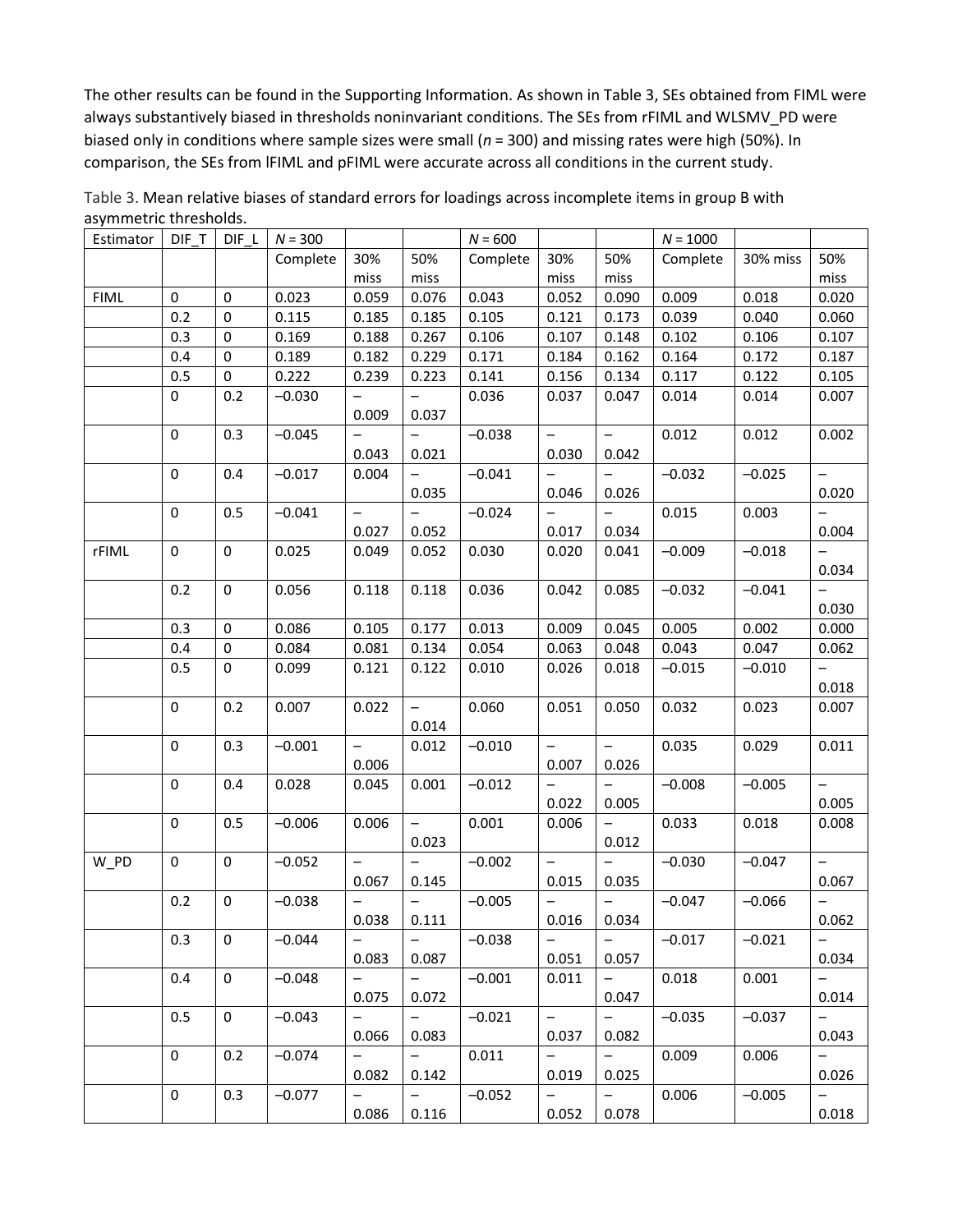|              | $\mathsf{O}\xspace$ | 0.4                 | $-0.059$ | $\qquad \qquad -$        | $\overline{\phantom{m}}$ | $-0.060$ | $\qquad \qquad -$        | $\equiv$                 | $-0.030$ | $-0.029$ | $\equiv$                 |
|--------------|---------------------|---------------------|----------|--------------------------|--------------------------|----------|--------------------------|--------------------------|----------|----------|--------------------------|
|              |                     |                     |          | 0.060                    | 0.107                    |          | 0.071                    | 0.058                    |          |          | 0.040                    |
|              | $\pmb{0}$           | 0.5                 | $-0.080$ |                          |                          | $-0.040$ |                          |                          | 0.010    | $-0.005$ |                          |
|              |                     |                     |          | 0.085                    | 0.139                    |          | 0.046                    | 0.076                    |          |          | 0.018                    |
| pFIML        | $\mathbf 0$         | $\mathbf 0$         | 0.005    | $\qquad \qquad -$        |                          | $-0.013$ |                          | $\overline{\phantom{0}}$ | $-0.008$ | $-0.007$ | $\overline{\phantom{0}}$ |
|              |                     |                     |          | 0.020                    | 0.028                    |          | 0.019                    | 0.014                    |          |          | 0.042                    |
|              | 0.2                 | $\mathbf 0$         | $-0.005$ | $\qquad \qquad -$        | $\overline{\phantom{0}}$ | $-0.026$ | $\overline{\phantom{0}}$ | $\qquad \qquad -$        | 0.001    | 0.022    | 0.005                    |
|              |                     |                     |          | 0.003                    | 0.041                    |          | 0.018                    | 0.032                    |          |          |                          |
|              | 0.3                 | $\pmb{0}$           | $-0.013$ | $-$                      | $\overline{\phantom{0}}$ | $-0.021$ | 0.006                    | $\overline{\phantom{0}}$ | $-0.001$ | 0.014    | 0.002                    |
|              |                     |                     |          | 0.021                    | 0.034                    |          |                          | 0.024                    |          |          |                          |
|              | 0.4                 | $\mathbf 0$         | 0.023    |                          |                          | $-0.031$ | $\overline{a}$           |                          | $-0.001$ | $-0.005$ | $\overline{a}$           |
|              |                     |                     |          | 0.013                    | 0.032                    |          | 0.045                    | 0.040                    |          |          | 0.018                    |
|              | 0.5                 | $\mathbf 0$         | $-0.002$ | 0.001                    | $\qquad \qquad -$        | $-0.030$ | $\overline{\phantom{0}}$ | $\overline{\phantom{0}}$ | $-0.010$ | $-0.007$ | 0.002                    |
|              |                     |                     |          |                          | 0.030                    |          | 0.021                    | 0.022                    |          |          |                          |
|              | $\mathbf 0$         | 0.2                 | $-0.015$ | $\equiv$                 | 0.002                    | 0.010    | 0.002                    |                          | 0.012    | 0.025    | $\qquad \qquad -$        |
|              |                     |                     |          | 0.028                    |                          |          |                          | 0.014                    |          |          | 0.015                    |
|              | 0                   | 0.3                 | 0.000    | 0.015                    | $\overline{\phantom{0}}$ | $-0.017$ | $\overline{\phantom{a}}$ | $\overline{\phantom{0}}$ | $-0.001$ | $-0.009$ | 0.004                    |
|              |                     |                     |          |                          | 0.023                    |          | 0.016                    | 0.005                    |          |          |                          |
|              | 0                   | 0.4                 | $-0.012$ | $\overline{\phantom{0}}$ |                          | 0.008    |                          | 0.021                    | 0.010    | $-0.011$ | 0.000                    |
|              |                     |                     |          | 0.023                    | 0.037                    |          | 0.005                    |                          |          |          |                          |
|              | $\mathbf 0$         | 0.5                 | $-0.035$ | $\qquad \qquad -$        | $\overline{\phantom{0}}$ | $-0.010$ | $\overline{\phantom{0}}$ | $\overline{\phantom{0}}$ | $-0.010$ | $-0.006$ | $\qquad \qquad -$        |
|              |                     |                     |          | 0.042                    | 0.027                    |          | 0.014                    | 0.029                    |          |          | 0.020                    |
| <b>IFIML</b> | 0                   | 0                   | 0.020    | $\overline{\phantom{0}}$ | $\qquad \qquad -$        | 0.004    | $\qquad \qquad -$        | $\qquad \qquad -$        | 0.008    | 0.006    | $\overline{\phantom{0}}$ |
|              |                     |                     |          | 0.005                    | 0.020                    |          | 0.007                    | 0.008                    |          |          | 0.031                    |
|              | 0.2                 | $\mathbf 0$         | 0.010    | 0.006                    | -                        | $-0.015$ | $\overline{\phantom{m}}$ | $\overline{\phantom{0}}$ | 0.014    | 0.032    | 0.020                    |
|              |                     |                     |          |                          | 0.030                    |          | 0.012                    | 0.030                    |          |          |                          |
|              | 0.3                 | $\mathsf{O}\xspace$ | 0.002    | $\equiv$                 |                          | $-0.004$ | 0.022                    | $\overline{\phantom{0}}$ | 0.013    | 0.028    | 0.005                    |
|              |                     |                     |          | 0.010                    | 0.026                    |          |                          | 0.011                    |          |          |                          |
|              | 0.4                 | $\mathbf 0$         | 0.032    | $\qquad \qquad -$        | $\overline{\phantom{0}}$ | $-0.009$ | $\equiv$                 | $\equiv$                 | 0.009    | 0.000    | $\equiv$                 |
|              |                     |                     |          | 0.001                    | 0.028                    |          | 0.029                    | 0.026                    |          |          | 0.018                    |
|              | 0.5                 | $\mathbf 0$         | 0.006    | 0.007                    | $\qquad \qquad -$        | $-0.020$ | $\equiv$                 | $\overline{\phantom{0}}$ | 0.005    | 0.005    | 0.010                    |
|              |                     |                     |          |                          | 0.025                    |          | 0.011                    | 0.012                    |          |          |                          |
|              | $\mathbf 0$         | 0.2                 | $-0.012$ | $\qquad \qquad -$        |                          | 0.014    | 0.012                    |                          | 0.017    | 0.033    |                          |
|              |                     |                     |          | 0.022                    | 0.001                    |          |                          | 0.007                    |          |          | 0.014                    |
|              | 0                   | 0.3                 | 0.003    | 0.021                    | $\overline{\phantom{0}}$ | $-0.015$ | $\equiv$                 | 0.000                    | 0.004    | $-0.008$ | 0.006                    |
|              |                     |                     |          |                          | 0.017                    |          | 0.014                    |                          |          |          |                          |
|              | 0                   | 0.4                 | $-0.014$ | $\overline{\phantom{0}}$ | $\overline{\phantom{0}}$ | 0.011    | $\equiv$                 | 0.025                    | 0.015    | $-0.006$ | 0.006                    |
|              |                     |                     |          | 0.027                    | 0.039                    |          | 0.003                    |                          |          |          |                          |
|              | $\pmb{0}$           | 0.5                 | $-0.030$ | $\overline{\phantom{0}}$ | $\qquad \qquad -$        | $-0.012$ | $\overline{\phantom{m}}$ | $\equiv$                 | $-0.004$ | 0.000    | $\overline{\phantom{0}}$ |
|              |                     |                     |          | 0.046                    | 0.026                    |          | 0.015                    | 0.028                    |          |          | 0.023                    |

*Note:* rFIML = robust FIML, W\_PD = mean and variance adjusted weight least squared with pairwise deletion, pFIML = FIML with a probit link, and IFIML = FIML with a logit link. DIF T = amount of noninvariance in thresholds, DIF L = amount of noninvariance in loadings. The absolute values above 0.100 were highlighted.

# Empirical example

An empirical example is also used to further demonstrate the relative performances between the examined methods. The data for the empirical example were collected through World Health Organization Quality-of-Life Scale (WHOQOL-BREF) by Chen and Yao [\(2015\)](https://www.tandfonline.com/doi/full/10.1080/00273171.2019.1608799). For simplicity, we only used the data from the psychological domain of WHOQOL-BREF, which is a single-factor subscale with 6 five-point Likert-type scale items. We tested ME/I of the scale across gender (158 males and 240 females). Given that the original data were almost complete, we imposed missing data on the last three items in the domain for female participants, based on participants' scores on another measure of general quality of life (auxiliary variable). We tried two scenarios: (1)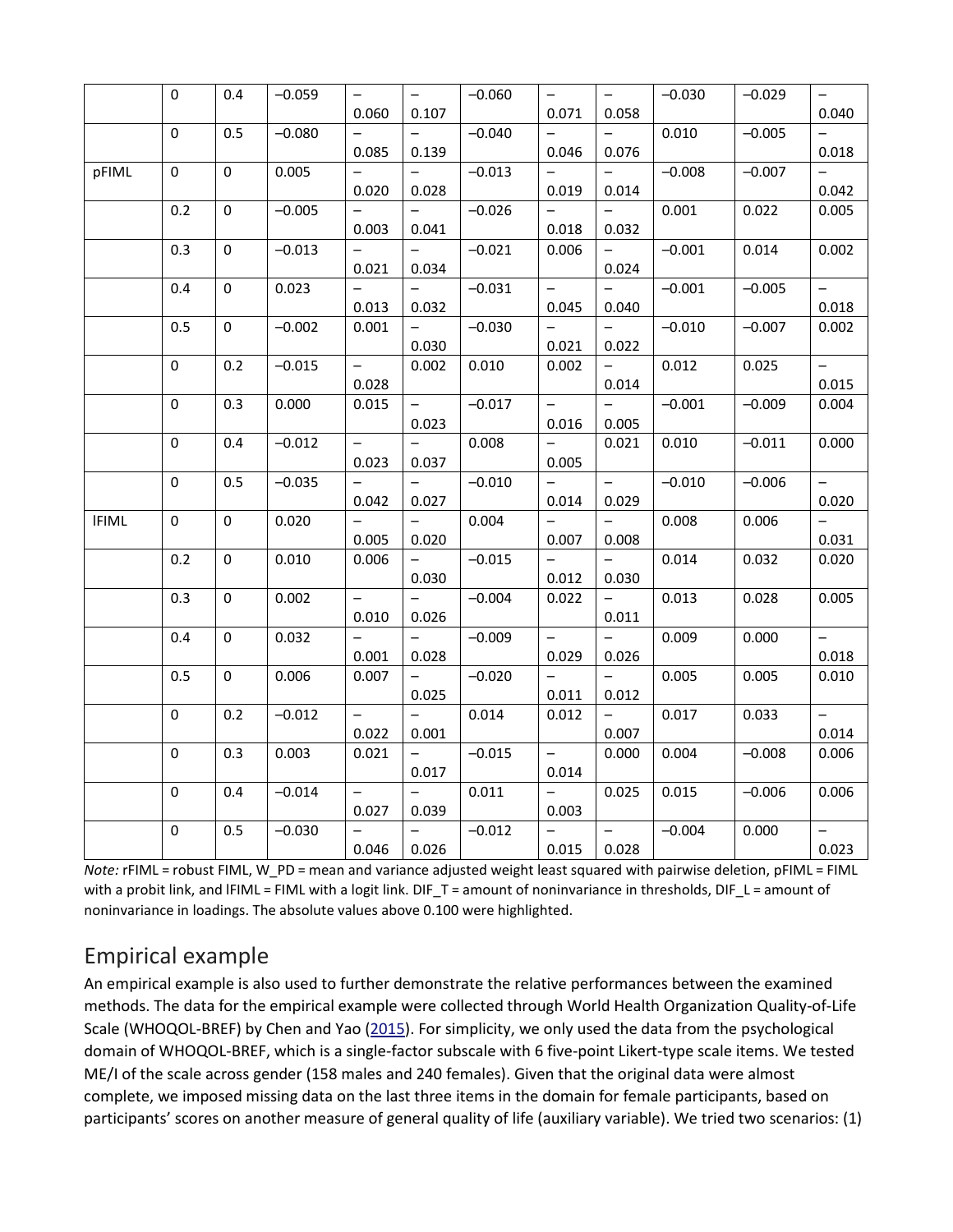participants with lower general quality of life are more likely to have missing data, and (2) participants with higher general quality of life are more likely to have missing data. The missing data rates were set at two levels: 30% or 50%.

The results were very similar between the two scenarios. Thus, only the results for the former are presented in Table 4. One can notice that the  $\Delta \chi^2$  statistics obtained from WLSMV\_PD were quite sensitive to missing data. Its values quickly increased (increased by 50%) as the missing data rates increased; In contrast, missing data only had trivial influence on the  $\Delta \chi^2$  statistics obtained from the four FIML methods.

| Table 4. $\Delta \chi^2$ test statistics between configural and scalar invariance models across gender on the psychological |  |
|-----------------------------------------------------------------------------------------------------------------------------|--|
| domain subscale of the WHOQOL-BREF.                                                                                         |  |
|                                                                                                                             |  |

|               |               | $\Delta \chi^2$ statistics (percentage of inflation versus complete data) |                 |
|---------------|---------------|---------------------------------------------------------------------------|-----------------|
| Methods (df)  | Complete data | 30% missing                                                               | 50% missing     |
| FIML (10)     | 11.151        | 12.960 (16.2%)                                                            | 11.472 (2.8%)   |
| rFIML(10)     | 10.481        | 12.211 (16.5%)                                                            | $10.215(-2.6%)$ |
| WLSMV_PD (22) | 21.227        | 29.550 (39.2%)                                                            | 32.762 (54.3%)  |
| IFIML(28)     | 43.595        | 47.051 (7.9%)                                                             | 45.460 (4.2%)   |
| pFIML (28)    | 44.161        | 47.204 (6.8%)                                                             | 44.930 (1.7%)   |

# Conclusions and discussion

In this study, we compared five methods that may be used for ME/I testing with ordinal missing data in recovering the  $\Delta \chi^2$  test statistic, loading estimates and standard errors for loading estimates. In the following, we summarize and discuss the major findings.

# Type I error rate of  $\Delta \chi^2$  tests

WLSMV\_PD could lead to highly inflated type I error rates with the presence of missing data. In contrast, the four FIML methods had a much better control of type I error rates. These findings are consistent with previous simulation studies focused on continuous missing data and  $\chi^2$  (Marsh, [1998;](https://www.tandfonline.com/doi/full/10.1080/00273171.2019.1608799) Savalei & Bentler, [2005\)](https://www.tandfonline.com/doi/full/10.1080/00273171.2019.1608799). There are two explanations for the inflated type I error rates for  $\Delta \chi^2$  tests of WLSMV\_PD. First, as aforementioned, WLSMV treats the thresholds and correlation matrix calculated based on the PD as if they are from complete data, so uncertainty in  $\Delta \chi^2$  due to missing data is not accounted for. Second, PD could result in a nonuniform sample decrease across summary statistics, which distorts the  $\chi^2$  test statistic (Bollen, [1989;](https://www.tandfonline.com/doi/full/10.1080/00273171.2019.1608799) Kaplan, [2014\)](https://www.tandfonline.com/doi/full/10.1080/00273171.2019.1608799).

## Power of the  $\Delta \chi^2$  tests

As aforementioned, the high power rates associated with WLSMV\_PD are not really meaningful. The four FIML methods all had sufficient power to detect noninvariance when the sample sizes or the amounts of noninvariance were moderate or large. rFIML, pFIML, and lFIML slightly outperformed FIML by having higher power to detect noninvariance under some conditions where the amounts of noninvariance are not large.

### Loading estimates

All methods produced accurate loading estimates when the thresholds were symmetric. However, when the thresholds were asymmetric, the loading estimates obtained from FIML/rFIML were always biased, even in complete data conditions. In contrast, the loading estimates from WLSMV\_PD, lFIML, and pFIML were accurate and only slighted affected by missing rates. These results are probably due to the fact that FIML and rFIML do not account for the discrete nature of the ordinal data. Similar results have also been found in previous studies (e.g., Rhemtulla et al., [2012\)](https://www.tandfonline.com/doi/full/10.1080/00273171.2019.1608799).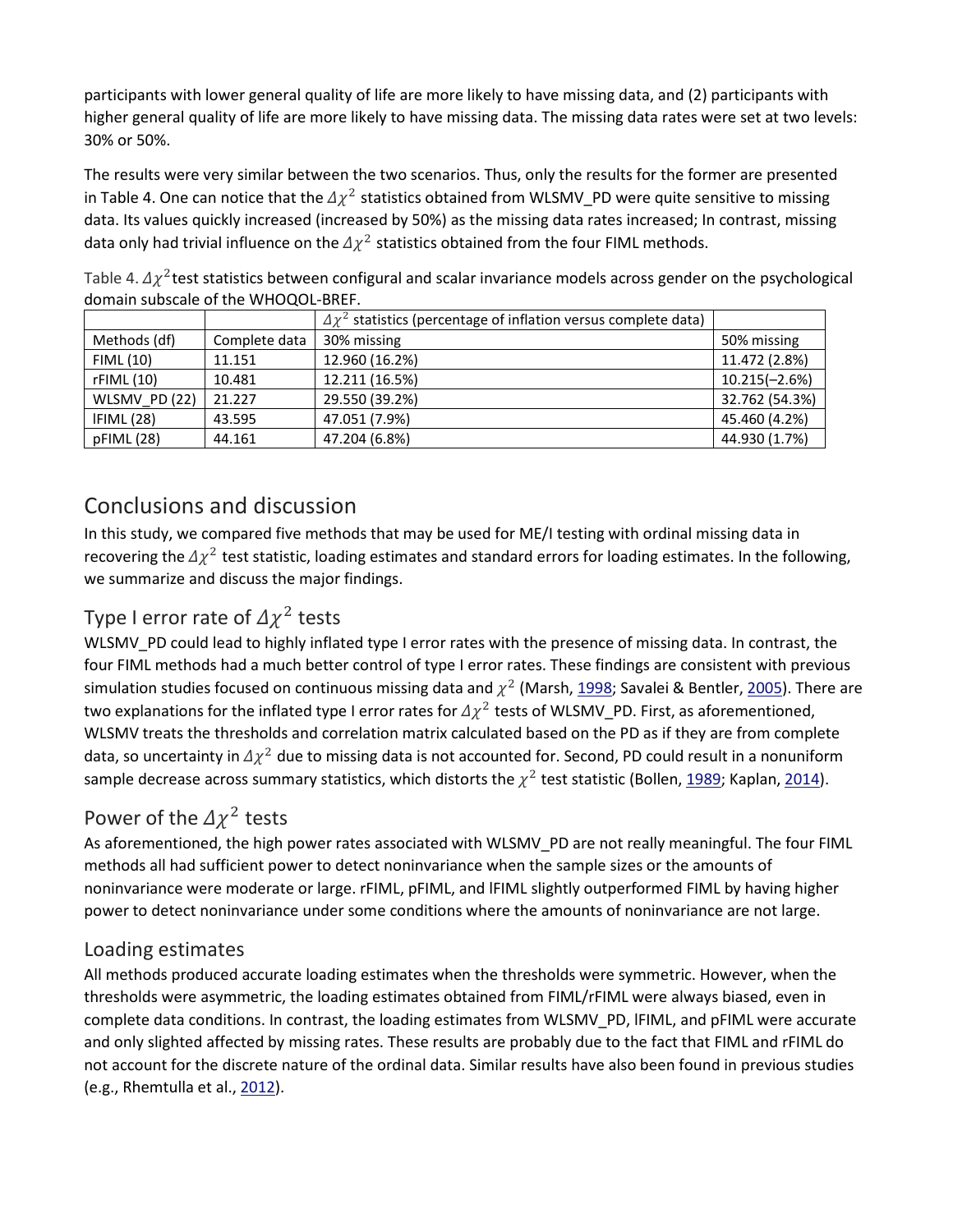### Standard errors

The standard errors obtained from all methods were quite accurate for complete items. However, the methods performed differently for incomplete items with asymmetric thresholds; lFIML and pFIML turned out to be the two best methods, given that only they produced accurate standard errors regardless of the missing data rates and sample sizes. In contrast, the standard errors from FIML, rFIML, and WLSMV\_PD were substantively biased in conditions where the sample size was small and missing data rates were high. Overall, FIML had the worst performance in terms of standard errors given that it does not have any adjustment built in for nonnormality due to ordinal data. It produced biased standard errors in almost all conditions where thresholds were asymmetric.

### Practical recommendations

Based on the results of our study, we recommend IFIML, pFIML, and rFIML for the  $\Delta \chi^2$  tests in ME/I testing. These methods were capable of controlling the type I error rate at acceptable levels while still maintaining sufficient power to detect noninvariance in loadings and thresholds. Comparing to rFIML, iFIM, and pFIML were also able to provide accurate standard errors and loading estimates across the conditions, even without including auxiliary variables. Thus, when  $\Delta \chi^2$  tests, parameter estimates, and standard errors are jointly considered, pFIML and rFIML are the best choices. The only limitation of pFIML and lFIML is that they may not run for complicated models (e.g., CFA model with many factors and correlated residuals). In this case, rFIML is a good alternative, except that researchers should be cautious about the parameter estimates and standard errors produced by rFIML if the indicator distributions are asymmetric. The WLSMV\_PD should be avoided if a substantial proportion of ordinal missing data exist.

### Limitations and future directions

Like any other simulation studies, we could not examine all possible conditions of interest to researchers. For example, similar to Sass et al. [\(2014\)](https://www.tandfonline.com/doi/full/10.1080/00273171.2019.1608799), we limited our simulation to five-point ordinal data. Previous studies have shown that reducing the number of categories per item could affect the  $\chi^2$  test statistic when treating ordinal data as continuous with continuous maximum likelihood estimator (ML) and robust ML (e.g., Rhemtulla et al., [2012\)](https://www.tandfonline.com/doi/full/10.1080/00273171.2019.1608799). It will be interesting to see whether this conclusion applies to  $\Delta \chi^2$  tests.

Another limitation is that we assume that researchers have the correctly specified configural invariance model. Testing configural invariance could be challenging because its  $\chi^2$  statistic can be rejected for one of the following two reasons, or both: (1) the factor structure is not identical across groups, and (2) model misspecification is not relevant to measurement invariance (Jorgensen, Kite, Chen, & Short, [2018\)](https://www.tandfonline.com/doi/full/10.1080/00273171.2019.1608799). It would be worthwhile to examine whether model misspecification could affect the relative performance of the strategies.

Furthermore, we assume that latent factors are normally distributed, which may not necessarily be true in practice. Suh [\(2015\)](https://www.tandfonline.com/doi/full/10.1080/00273171.2019.1608799) found that nonnormally distributed latent variables can affect the performance of  $\Delta \chi^2$  tests obtained from WLSMV and maximum likelihood methods with probit/logit link in the context of ME/I testing. In addition, nonnormality can confound with the missing data mechanism that researchers use to generate missing data to affect the performance of the methods. For example, in the current study, we simulated missing data such that missing data were more likely to occur with higher auxiliary scores. Graham [\(2003\)](https://www.tandfonline.com/doi/full/10.1080/00273171.2019.1608799) considered this way of generating missing data as a linear missing at random (MAR). It is also possible to generate missing data on both sides of the variables and create nonlinear (or convex) MAR (e.g., imposing missingness to participants with high and low auxiliary scores). When data are normally distributed, Graham found that FIML worked fine for either linear or nonlinear MAR. However, Savalei and Falk [\(2014\)](https://www.tandfonline.com/doi/full/10.1080/00273171.2019.1608799) found that when data were nonnormally distributed, the performance of rFIML was sensitive to the different MAR mechanisms. Future research can further investigate the joint effects of nonnormally distributed data and different missing data mechanisms on ME/I testing.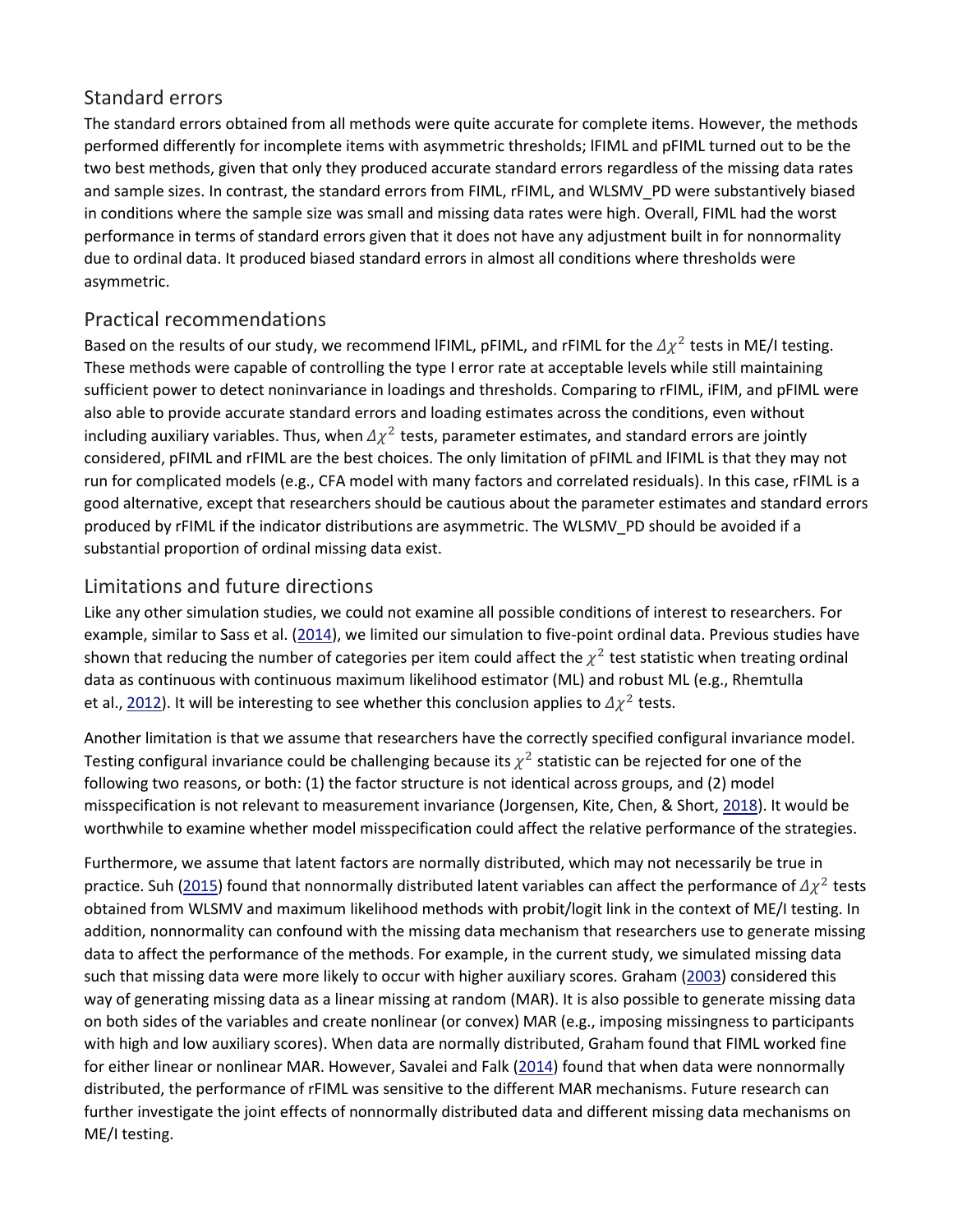Finally, we found that the performance of lFIML and pFIML was not affected by their limitation of not being able to include the auxiliary variable. This finding may not be always true if there is a stronger relationship between the auxiliary variable and missingness on the model variables, and/or if there are more incomplete variables in the model. Future research is warranted to identify the conditions, if they exist, where the performance of lFIML and pFIML may be compromised by this limitation.

# Article information

**Conflict of interest disclosures**: Each author signed a form for disclosure of potential conflicts of interest. No authors reported any financial or other conflicts of interest in relation to the work described.

**Ethical principles**: The authors affirm having followed professional ethical guidelines in preparing this work. These guidelines include obtaining informed consent from human participants, maintaining ethical treatment and respect for the rights of human or animal participants, and ensuring the privacy of participants and their data, such as ensuring that individual participants cannot be identified in reported results or from publicly available original or archival data.

**Funding**: This work was not supported.

**Role of the funders/sponsors**: None of the funders or sponsors of this research had any role in the design and conduct of the study; collection, management, analysis, and interpretation of data; preparation, review, or approval of the manuscript; or decision to submit the manuscript for publication.

**Acknowledgments**: The authors would like to thank two anonymous reviewers, editors, and Dr. Po-Hsien Huang for their comments on prior versions of this manuscript. The first version of this article was submitted when the first author was at the University of Kansas; while the revisions were done after the first author has moved to the University of Texas, Rio Grande Valley. We would like to thank both universities for their support. The ideas and opinions expressed herein are those of the authors alone, and endorsement by the authors' institutions is not intended and should not be inferred.

# References

- Arbuckle, J. L. (1996). Full information estimation in the presence of incomplete data. *Advanced Structural Equation Modeling: Issues and Techniques*, *243*, 277.
- Asparouhov, T., & Muthén, B. O. (2006). Robust chi square difference testing with mean and variance adjusted test statistics. Mplus Web Notes No. 10. Retrieved

from [http://www.statmodel.com/download/webnotes/webnote10.pdf.](http://www.statmodel.com/download/webnotes/webnote10.pdf)

- Asparouhov, T., & Muthén, B. O. (2010a). Multiple imputation with Mplus. Mplus Technical Appendix. Retrieved from [http://www.statmodel.com/download/Imputations7.pdf.](http://www.statmodel.com/download/Imputations7.pdf)
- Asparouhov, T., & Muthén, B. O. (2010b). Simple second order chi-square correction. Mplus Technical Appendix. Retrieved from [https://www.statmodel.com/download/WLSMV\\_new\\_chi21.pdf](https://www.statmodel.com/download/WLSMV_new_chi21.pdf)
- Asparouhov, T., & Muthén, B. O. (2016). IRT in Mplus. Mplus Technical report. Retrieved from <http://www.statmodel.com/download/MplusIRT.pdf>
- Bollen, K. A. (1989). *Structural equations with latent variables*. New York, NY: Wiley.
- Brown, T. A. (2006). *Confirmatory factor analysis for applied research*. New York: Guilford Press.
- Chen, F. F. (2007). Sensitivity of goodness of fit indexes to lack of measurement invariance. *Structural Equation Modeling*, *14*(3), 464–504. doi: 10.1080/10705510701301834
- Chen, P. Y., & Yao, G. (2015). Measuring quality of life with fuzzy numbers: In the perspectives of reliability, validity, measurement invariance, and feasibility. *Quality of Life Research*, *24*(4), 781–785. doi: 10.1007/s11136-014-0816-3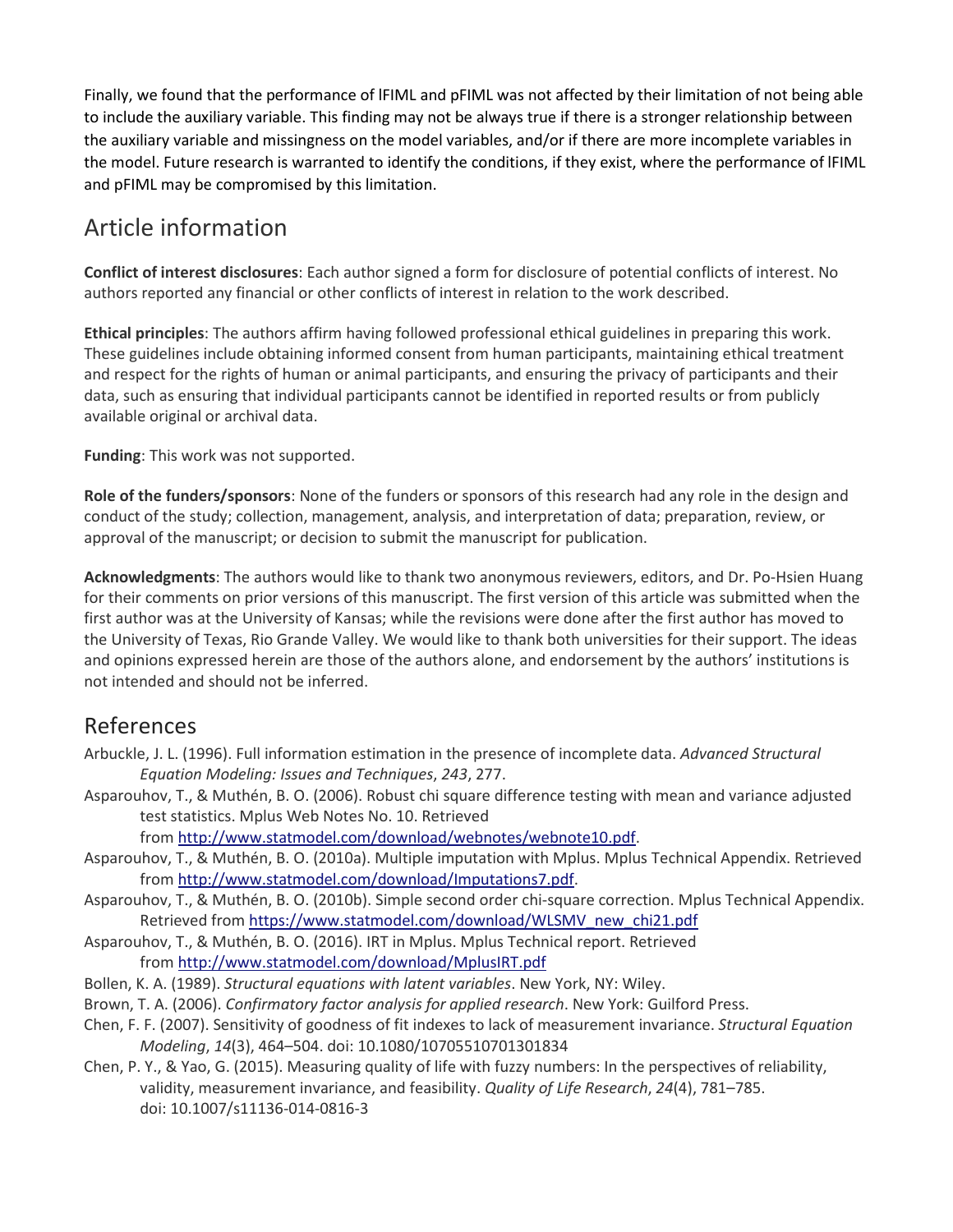Cheung, G. W., & Rensvold, R. B. (2002). Evaluating goodness-of-fit indexes for testing measurement invariance. *Structural Equation Modeling*, *9*(2), 233–255. doi: 10.1207/S15328007SEM0902\_5

- DiStefano, C., & Morgan, G. B. (2014). A comparison of diagonal weighted least squares robust estimation techniques for ordinal data. *Structural Equation Modeling*, *21*(3), 425–438. doi: 10.1080/10705511.2014.915373
- Enders, C. K. (2010). *Applied missing data analysis*. New York, NY: Guilford Press.
- Flora, D. B., & Curran, P. J. (2004). An empirical evaluation of alternative methods of estimation for confirmatory factor analysis with ordinal data. *Psychological Methods*, *9*(4), 466. doi: 10.1037/1082-989X.9.4.466
- Fokkema, M., Smits, N., Kelderman, H., & Cuijpers, P. (2013). Response shifts in mental health interventions: An illustration of longitudinal measurement invariance. *Psychological Assessment*, *25*(2), 520. doi: 10.1037/a0031669
- Graham, J. W. (2003). Adding missing-data-relevant variables to FIML-based structural equation models. *Structural Equation Modeling*, *10*(1), 80–100. doi: 10.1207/S15328007SEM1001\_4
- Jia, F. (2016). *Methods for handling missing non-normal data in structural equation modeling* (Unpublished doctoral dissertation). University of Kansas, Lawrence, KS.
- Jorgensen, T. D., Kite, B. A., Chen, P. Y., & Short, S. D. (2018). Permutation randomization methods for testing measurement equivalence and detecting differential item functioning in multiple-group confirmatory factor analysis. *Psychological Methods*, *23*(4), 708–728. doi: 10.1037/met0000152
- Kaplan, D. (2014). *Bayesian statistics for the social sciences* New York, NY: Guilford.
- Kite, B. A., Johnson, P. E., & Chong, X. (2017). Replicating the Mplus DIFFTEST procedure: An R function to reproduce nested model comparisons. Retrieve

from [http://crmda.dept.ku.edu/guides/44.difftest/44.difftest.html.](http://crmda.dept.ku.edu/guides/44.difftest/44.difftest.html)

- Kline, R. B. (2015). *Principles and practice of structural equation modeling*. New York, NY: Guilford.
- Li, C.-H. (2014). *The performance of MLR, USLMV, and WLSMV estimation in structural regression models with ordinal variables* (Unpublished doctoral dissertation). Michigan State University, East Lansing, MI.
- Li, C. H. (2016). The performance of ML, DWLS, and ULS estimation with robust corrections in structural equation models with ordinal variables. *Psychological Methods*, *21*(3), 369–387. doi: 10.1037/met0000093
- Liu, Y., Millsap, R. E., West, S. G., Tein, J. Y., Tanaka, R., & Grimm, K. J. (2017). Testing measurement invariance in longitudinal data with ordered-categorical measures. *Psychological Methods*, *22*(3), 486–506. doi: 10.1037/met0000075
- Marsh, H. W. (1998). Pairwise deletion for missing data in structural equation models: Nonpositive definite matrices, parameter estimates, goodness of fit, and adjusted sample sizes. *Structural Equation Modeling*, *5*(1), 22–36. doi: 10.1080/10705519809540087
- Meade, A. W., & Lautenschlager, G. J. (2004). A comparison of item response theory and confirmatory factor analytic methodologies for establishing measurement equivalence/invariance. *Organizational Research Methods*, *7*(4), 361–388. doi: 10.1177/1094428104268027
- Meredith, W. (1993). Measurement invariance, factor analysis and factorial invariance. *Psychometrika*, *58*(4), 525–543. doi: 10.1007/BF02294825
- Millsap, R. E. (2011). *Statistical approaches to measurement invariance*. New York, NY: Routledge.
- Muthén, B. O. (1984). A general structural equation model with dichotomous, ordered categorical, and continuous latent variable indicators. *Psychometrika*, *49*(1), 115–132. doi: 10.1007/BF02294210
- Muthén, B. O., De Toit, S. H. C., & Spisic, D. (1997). Robust inference using weighted least squares and quadratic estimating equations in latent variable modeling with categorical and continuous outcomes (Unpublished Technical Report). Retrieved

from [https://www.statmodel.com/download/Article\\_075.pdf](https://www.statmodel.com/download/Article_075.pdf)

- Muthén, B. O., & Satorra, A. (1995). Technical aspects of Muthén's LISCOMP approach to estimation of latent variable relations with a comprehensive measurement model. *Psychometrika*, *60*(4), 489–503. doi: 10.1007/BF02294325
- Muthén, L. K., & Muthén, B. O. (1998–2017). *Mplus user's guide* (8th ed.). Los Angeles, CA: Author.